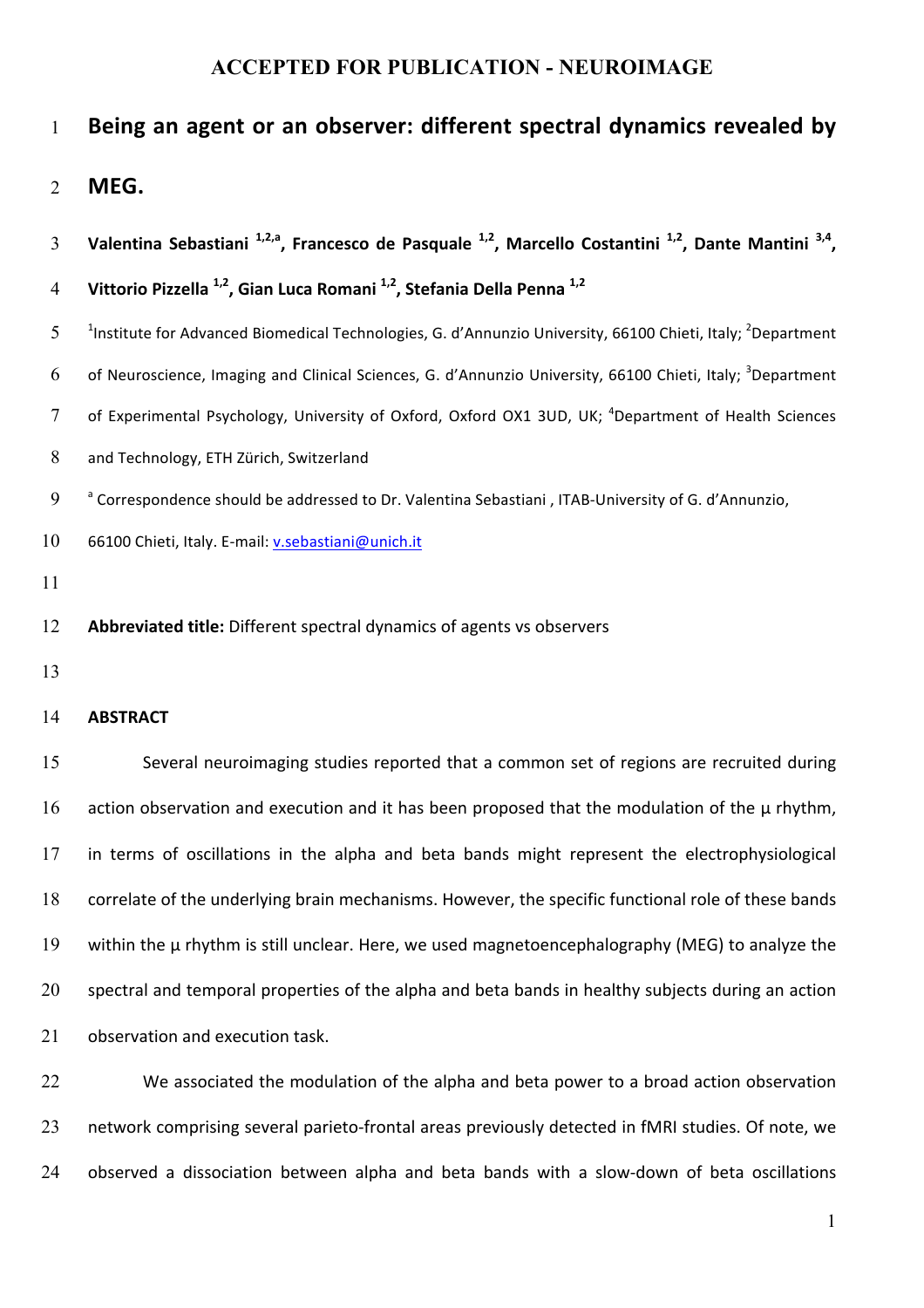| 25 | compared to alpha during action observation. We hypothesize that this segregation is linked to a |
|----|--------------------------------------------------------------------------------------------------|
| 26 | different sequence of information processing and we interpret these modulations in terms of      |
| 27 | internal models (forward and inverse). In fact, these processes showed opposite temporal         |
| 28 | sequences of occurrence: anterior-posterior during action (both in alpha and beta bands) and     |
| 29 | roughly posterior-anterior during observation (in the alpha band). The observed differentiation  |
| 30 | between alpha and beta suggests that these two bands might pursue different functions in the     |
| 31 | action observation and execution processes.                                                      |

32

33 **Keywords:** action observation and execution, alpha and beta rhythms, Event-Related

34 Desynchronization (ERD), magnetoencephalography (MEG), internal models

35 36

#### 37 **1. INTRODUCTION**

38 Several studies report that our sensorimotor system is activated when we observe an 39 action performed by other people. This putative mirror-like activity in humans was found in the 40 precentral gyrus (vPM), the inferior frontal gyrus (IFG), the inferior parietal lobule (IPL), and 41 regions within the intraparietal sulcus (for a review see Rizzolatti and Sinigaglia, 2010). In addition 42 to this limited number of regions, neuroimaging studies observed a broader action observation 43 network (AON) which seems to be involved during action observation (OBS) and execution (EXE) 44 (Avenanti et al., 2012; Buccino et al., 2004; Gazzola and Keysers, 2009). A proposed theoretical 45 framework postulates that such AON implements forward and inverse internal models (Wolpert 46 and Ghahramani, 2000), which should be engaged during EXE and OBS. The internal models can 47 account both for how we link our actions to sensory consequences and how others' actions match 48 our own actions and sensations (Gazzola and Keysers, 2009; Iacoboni, 2005). It has been proposed 49 that the fronto-parietal AON has a predictive nature and according to this hypothesis, during 50 action observation the inverse and forward models are integrated to achieve a prediction of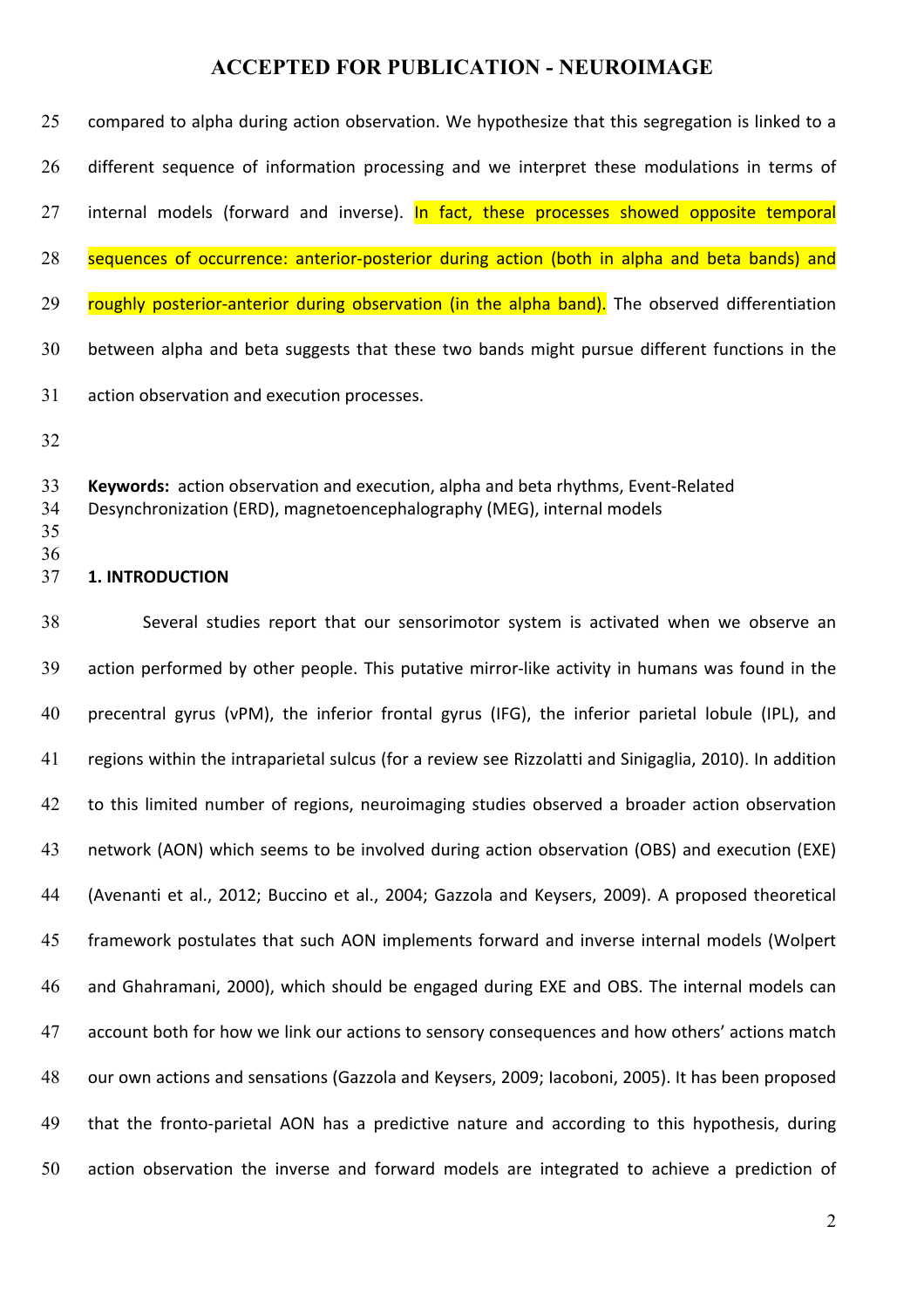51 others intentions and behavior based on simulation (Avenanti et al., 2012; Gazzola and Keysers, 52 2009; Press et al., 2011; Schippers and Keysers, 2010; Schutz-Bosbach and Prinz, 2007; Urgesi et 53 al., 2010; Wilson and Knoblich, 2005). Despite this hypothesis being very attractive, a clear 54 evidence of the electrophysiological correlates underlying the implementation of these models is 55 still missing.

56 The neurophysiological signature of the putative mirror-like activity, as observed through 57 magnetoencephalography (MEG) and electroencephalography (EEG) in humans, is thought to be a 58 modulation (suppression) of the  $\mu$  rhythm power (Hari, 2006; Pineda, 2005). Such rhythm refers to 59 cortical oscillations in the frequency range [8-12] Hz (alpha band) and [15-25] Hz (beta band), 60 typically recorded over somato-sensory regions during both action execution and observation 61 (Babiloni et al., 1999; Hari et al., 1998; Hari et al., 2000; Hari et al., 1997; Pfurtscheller, 1989; 62 Pineda et al., 2000). It has been reported that the  $\mu$  rhythm waveform consists of a mixture of 63 alpha activity and the second harmonic beta rhythm, giving rise to an arch-shaped waveform 64 (Buzsaki, 2006). The relationship between these two bands within the  $\mu$  rhythm is still under 65 debate. In fact, this rhythm does not seem to reflect a unitary phenomenon (Pfurtscheller et al., 66 1996; Pineda, 2005; Stancak and Pfurtscheller, 1995), but rather a combination of different 67 processes, potentially involved in the transformation of "seeing" into "doing". Moreover, a 68 complete overview of the spectro-temporal dynamics within the AON is missing, since many 69 studies in the literature considered only the alpha component (Kilner et al., 2006; Marshall et al., 70 2009; Muthukumaraswamy et al., 2004; Pineda et al., 2000; Streltsova et al., 2010), or limited their 71 attention to the amplitude modulation of the oscillatory activity (Cochin et al., 1999; Hari et al., 72 1998; Kilner et al., 2009; Koelewijn et al., 2008; Muthukumaraswamy and Johnson, 2004; Orgs et 73 al., 2008), whereas studies on the temporal dynamics of brain activity during OBS and EXE focused 74 on the sensorimotor cortex only (Babiloni et al., 2002; Caetano et al., 2007).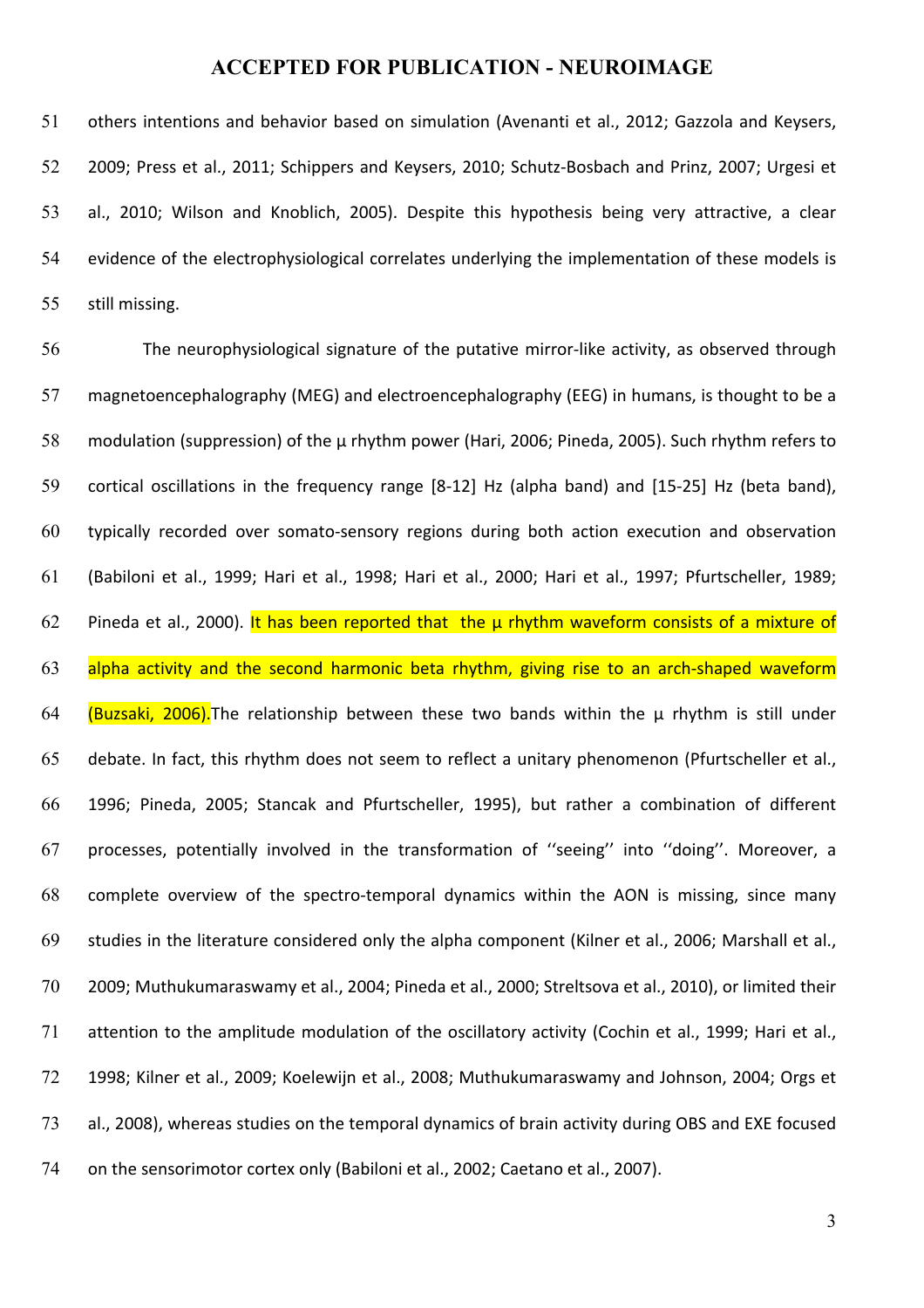75 Thus, the novelty of this MEG study consists of exploring the neural signature of action 76 observation and execution in the spatial and time-frequency domains over the whole cortex. 77 Specifically, thanks to the high MEG temporal resolution, we investigated whether the two bands 78 reflect different dynamics of action observation and execution. Moreover, we linked this dynamics 79 to the hypothesis that information is processed according to the criteria posed by internal models. 80 81 **2 MATERIALS AND METHODS:** 82 2.1 Subjects, experimental setup and acquisition 83 We studied twelve healthy subjects (7 female), age range 21-31 years (mean  $27 \pm 3$ ). All 84 subjects were naïve with respect to the purpose of the experiment. They all gave their written

85 consent to the experimental procedure according to the Code of Ethics of the World Medical 86 Association and the standards established by the University of Chieti Institutional Review Board 87 and Ethics Committee. The subjects were right-handed as indicated by a questionnaire adapted 88 from Edinburgh Handedness Inventory (Oldfield, 1971). None of the participants had a history of 89 psychiatric or neurological disease, head trauma, substance abuse or other serious medical 90 conditions.

91 The experiment consisted of two conditions: the observation (OBS) and execution (EXE) of 92 an aimless slow movement. Specifically, the used movement task is a right self-paced finger-93 tapping that is a partially pre-programmed action, proprioceptively but not visually feedback-94 controlled. Just before starting the experiment, subjects were instructed about the paradigm and 95 they watched a single EXE block performed by the experimenter. In the observation condition, 96 subjects were asked to observe a sequential self-paced finger-tapping video with the intention of 97 repeating it. The movement was performed by two actors (one male and one female) and 98 consisted in the tapping of the right thumb against the tips of the other four right fingers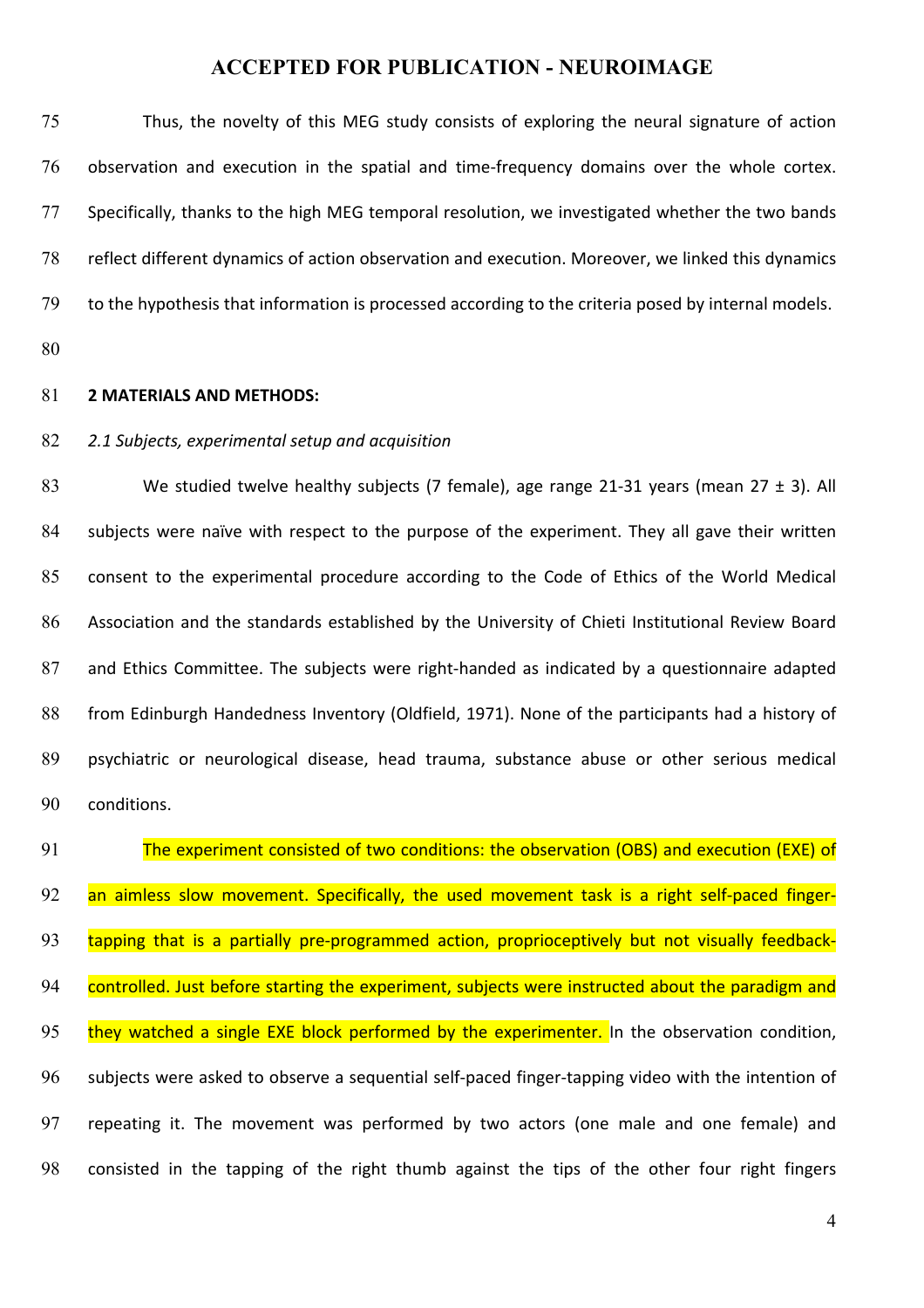99 alternating the sequences fore-middle-ring-little finger and the other way at a rate of 1.5 100 sequences every 5 seconds. In FIG.1 a frame of the stimulus video is shown in which the hand 101 location and orientation can be appreciated. After the end of the video, a red cross on a black 102 screen was shown for five seconds (rest period - REST) to the participants. When the red cross 103 turned into green, subjects performed the self-paced tapping. The experimenter checked that the 104 subject did not move the fingers (in the REST and OBS conditions) and the head through recording 105 of EMG signals (see below).

106 Each OBS, REST and EXE condition lasted 5 s. The OBS and EXE conditions, each followed by 107 REST, were alternated in a fixed sequence, i.e. OBS-REST-EXE-REST (FIG. 1). The sequence OBS-108 REST-EXE-REST was continuously repeated 24 times (total duration 8 min). The number of 109 observation and execution blocks was balanced (24 trials for each condition) within a session 110 lasting 8 min. Two consecutive sessions (SES1 and SES2) were recorded for each subject.

111 The stimuli were implemented by an in-house software, based on MATLAB (The 112 MathWorks Inc., Natick, MA, USA) using Cogent 2000 (developed at FIL and ICN, UCL, London, UK) 113 and Cogent Graphics (developed by John Romaya at the LON, Wellcome Department of Imaging 114 Neuroscience, UCL, London, UK).

115 MEG data were recorded by means of a multi-channel MEG system (ATB, Pescara, Italy), 116 consisting of 153 dc-SQUID integrated magnetometers placed over a whole head helmet surface 117 and spaced about 3.2 cm (Della Penna, 2000). The MEG system was located inside a 4-layer 118 magnetically shielded room, providing a magnetic shielding suitable to allow magnetometric 119 recordings. Stimuli were delivered to the subject seated in the magnetic shielded room through an 120 optical system and a back-projection screen. The participants were asked to avoid blinking by 121 fixing their attention on a red cross projected during the rest, on the center of the screen during 122 OBS and on a green cross during EXE. To account for possible eye movements and other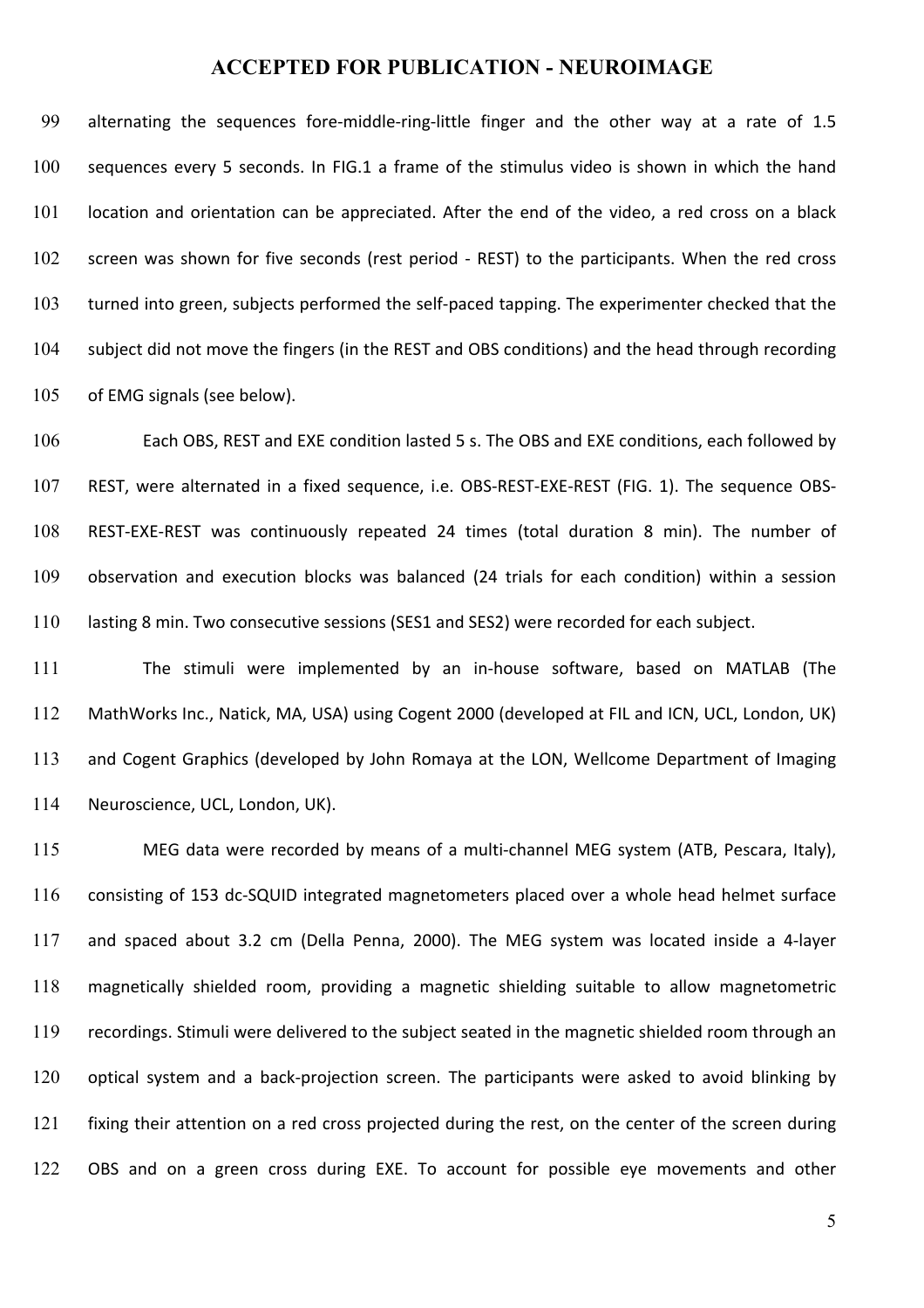123 electromyographic artifacts, the electrooculographic (EOG) signal was recorded simultaneously 124 with MEG signals through non-magnetic leads positioned close to the subject's eyes. Additional 125 pairs of electrodes were placed over the subject's chest and right forearm, thus allowing the 126 simultaneous recording of electrocardiogram (ECG) and electromyogram (EMG). The observation 127 and execution trials were triggered respectively by a photo-resistive diode (sensitive to the screen 128 colour change) whose output was recorded together with all the other MEG and electrical signals, 129 and by electromyographic signals. Hardware recording parameters were 1025 Hz sampling rate 130 and 0.16-250 Hz band-pass filtering. To determine the position of the subject head with respect to 131 the sensors, the magnetic field generated by five coils placed on the scalp was recorded before 132 and after each measurement run. A coordinate system was defined by digitizing anatomical 133 landmarks on the subject head by the 3D digitizer 3Space Fastrak (Polhemus, Colchester, Vermont, 134 USA). In order to provide the anatomical reference for the functional MEG data, a high-resolution 135 structural volume was acquired with an 1.5 T scanner Magnetom Vision (Siemens, Muenchen, 136 Germany) via a 3D MPRAGE sequence (TR = 9.7 s, echo time TE = 4 ms, alpha =  $12^{\circ}$ , inversion time  $137 = 1200$  ms, voxel size = 1x1x1.25 mm<sup>3</sup>).

138 **2.2 MEG** data pre-processing

139 MEG recordings were digitally filtered in the band 1-80 Hz by means of a Chebychev II-type 140 filter (40 dB attenuation with forward and backward filtering to obtain zero-phase distortion) and 141 down-sampled to 205 Hz. To remove artifactual components from the MEG signal, Independent 142 Component Analysis (ICA) was applied by means of the FastICA algorithm with a deflation 143 approach (Hyvarinen, 1999; Hyvarinen and Oja, 2000).

144 The ICA was repeated with different initial conditions, each iteration producing a set of 145 temporal ICs with related sensor maps. For each iteration, an automated IC classification was 146 performed to remove the contribution of non-cerebral ICs related to cardiac, ocular and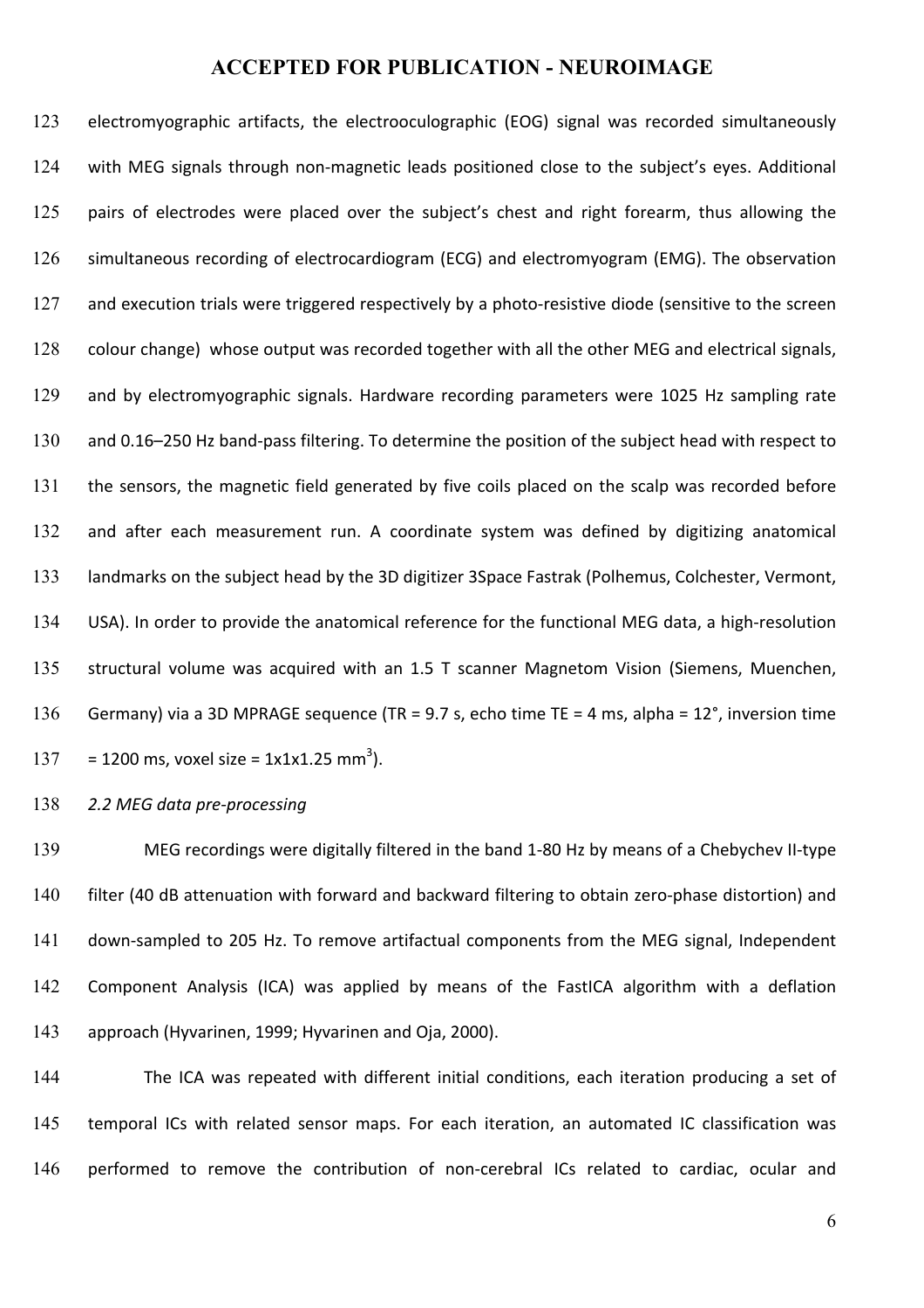147 environmental noise disturbances (Mantini et al., 2011). Cardiac, muscular and ocular components 148 were detected by correlating the IC time courses and power time courses with the simultaneously 149 acquired ECG, EMG and EOG signals; environmental noise was classified on the basis of its spectral 150 characteristics, by fitting an 1/f function to the IC power spectrum density (Barbati et al., 2004). 151 The iteration corresponding to the largest number of ICs with the lowest artefact residual was 152 selected for further analysis. Only non-artefact independent components (ICs) were retained for 153 further analysis. To project the channel signals into the source space, approaches based on 154 extended source models such as minimum-norm estimates, low-resolution tomographies, and 155 beam-forming methods (Brookes et al., 2007; Hamalainen and Ilmoniemi, 1994; Pascual-Marqui, 156 2002) could be applied on the raw data after removing the artefact components. However, we 157 preferred to use an approach already applied to the study of brain interactions at rest (de 158 Pasquale et al., 2010; de Pasquale et al., 2012; Mantini et al., 2011), briefly described in the 159 following.

160 ICs were classified into brain and non-bran components, according to their temporal and 161 spectral contents. Specifically, in addition to the parameters described in Mantini et al. (2011) 162 (such as the correlation of IC time course, power time course and power spectrum density with 163 ECG/EOG reference channels, time kurtosis, goodness of fit with 1/f trend on the power spectrum 164 density and flatness of power spectrum density), we considered also the power modulation with 165 respect to its baseline before the trigger onset, estimated in the alpha (8–12 Hz) and beta (13–25 166 Hz) bands. If the relative power modulation was larger than a threshold (15% in our case, as 167 obtained from data collected from previous experiments), then the IC was retained as a brain IC. 168 The brain IC channel maps (corresponding to weight distributions over channels for each IC) were 169 projected into the source space by means of a weighted minimum-norm least square (wMNLS) 170 approach implemented in Curry 6.0 software (Neuroscan, Hamburg, Germany). The structural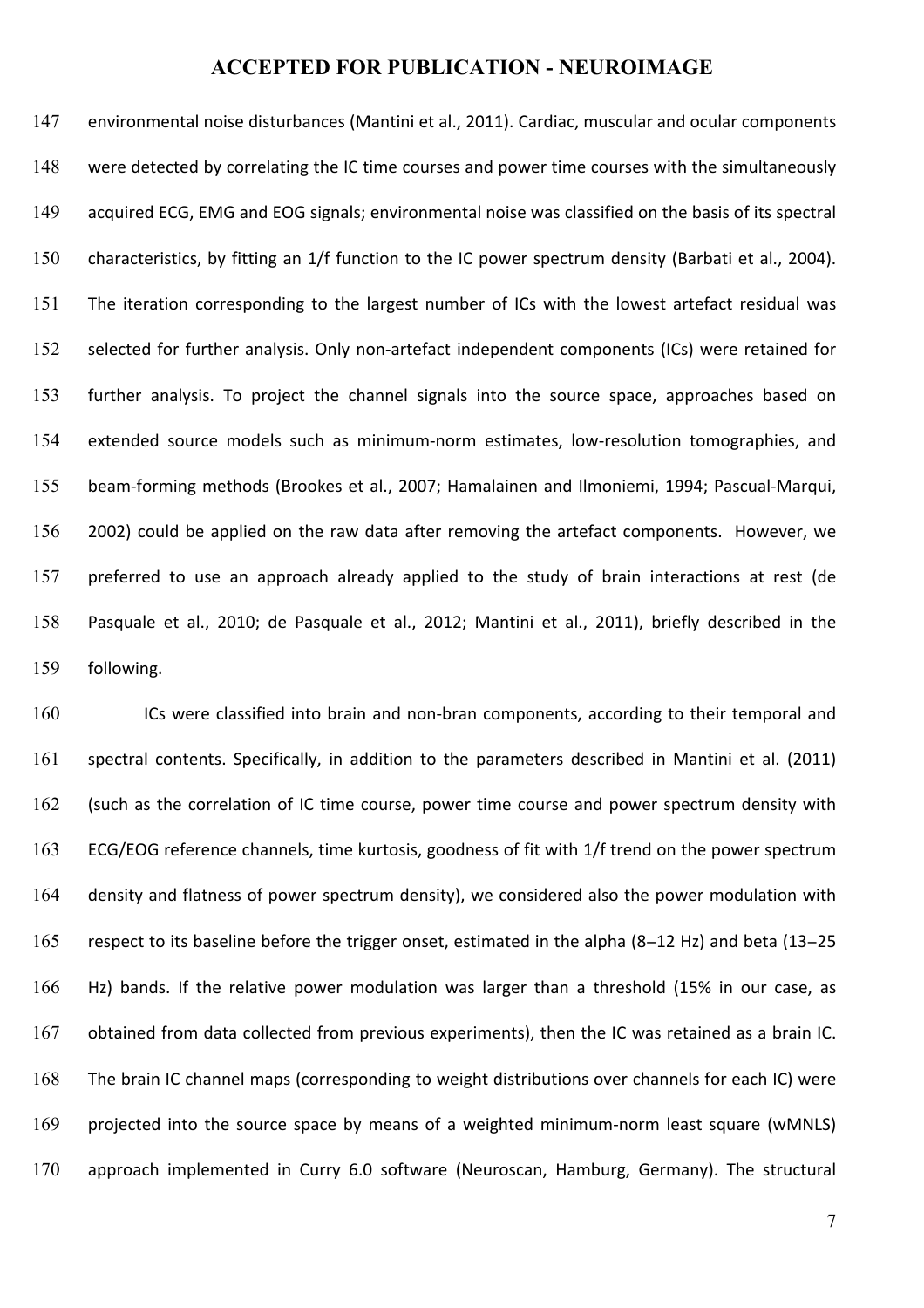| 171 | image of the subject's head was imported and anatomical landmarks were defined on it to build a                                                             |
|-----|-------------------------------------------------------------------------------------------------------------------------------------------------------------|
| 172 | realistic BEM model of the volume conductor (Hamalainen and Ilmoniemi, 1994; Wang et al.,                                                                   |
| 173 | 1992). After the wMNLS localization on a regular grid (voxel side 4 mm), each source map was                                                                |
| 174 | transformed in a common MNI 152 space for spatial comparison across subjects. Finally, activity in                                                          |
| 175 | each voxel $\mathbf{q}_i(t)$ =[q <sub>ix</sub> (t), q <sub>iy</sub> (t), q <sub>iz</sub> (t)] was estimated by linearly combining the IC time courses using |
| 176 | the source maps as weights (de Pasquale et al., 2010; Mantini et al., 2011).                                                                                |

#### 177 *2.3 Time-frequency analysis*

178 The involvement of brain regions during the action observation (OBS) and execution (EXE) 179 task was quantified by voxel-wise t-scored Event Related Desynchronization (ERD). The ERD 180 reflects the active cortical processing which locally reduces synchrony of the oscillatory signals, 181 thus reducing the resulting oscillatory power (Pfurtscheller and Lopes da Silva, 1999). Interestingly, 182 modulation of oscillatory power has been linked to event-related potentials/fields through 183 asymmetrical modulation of peaks of oscillations (Mazaheri and Jensen, 2008; Nikulin et al., 2007). 184 For each condition, subject, and voxel the power density modulation following the trigger onset 185 was estimated through the source-space ERD-gram (Della Penna et al., 2004). This was computed 186 on the global spectrogram  $p_i(v,t)$  at voxel j obtained as the sum of the spectrograms of the three 187 activity components

188 
$$
p_j(v,t) = p_{jx}(v,t) + p_{jy}(v,t) + p_{j,z}(v,t)
$$

189 The spectrograms were computed using a 256 points window width (corresponding to time 190 windows of 1280 ms, with a frequency bin of 0.78 Hz), Hamming window, and 92% overlap 191 (corresponding to 100 ms time step).

192 Total spectrograms were computed for every OBS or EXE trial, in a window [-1.5, 4.3]s 193 centered on the trigger onset, and were averaged across trials. Eventually, the ERD-gram, that is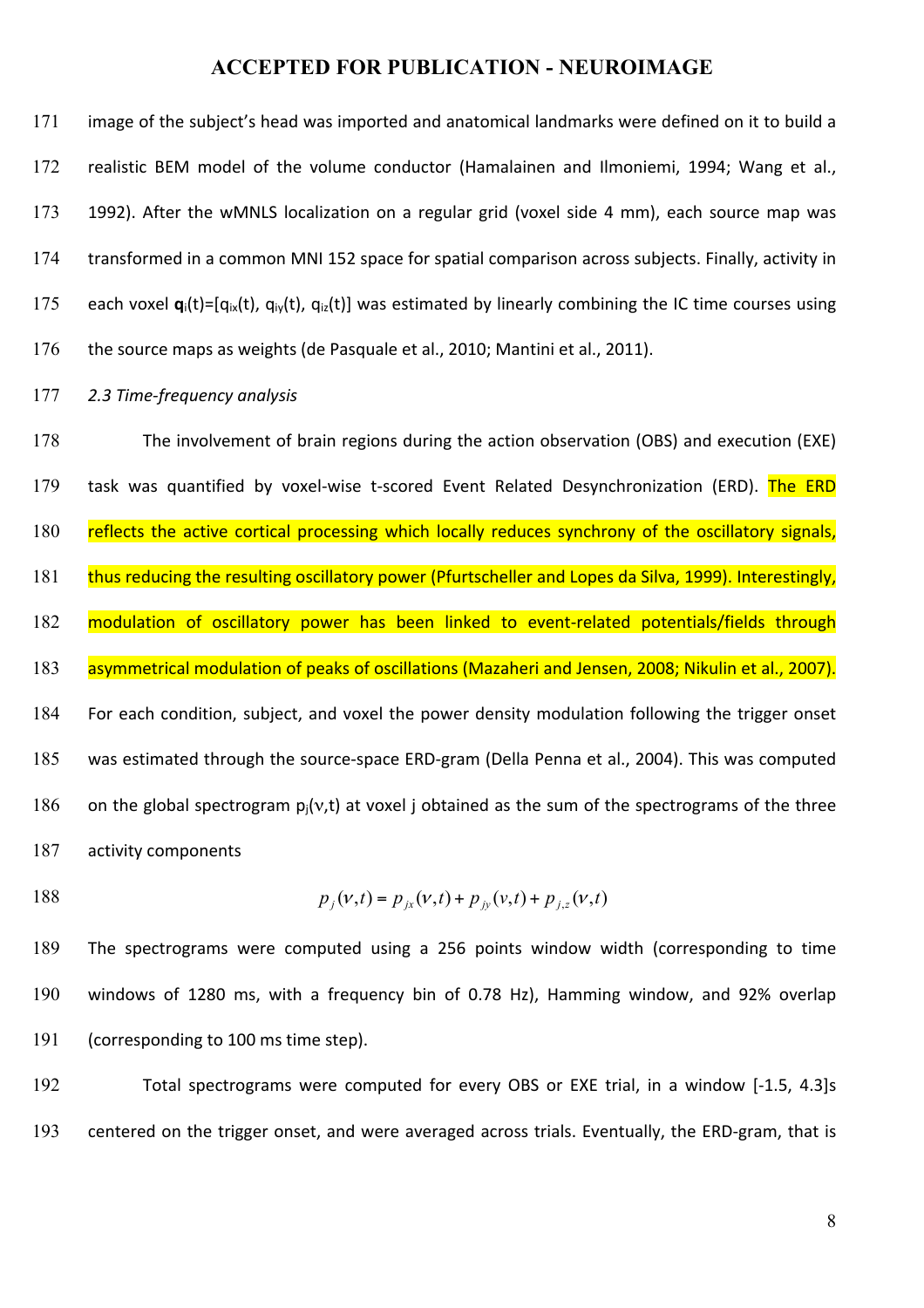194 the percentage variation of power with respect to a baseline, was estimated in the same time 195 window in a frequency band [5 40] Hz according to the following formula:

196 
$$
ERD_{gram_j}(v,t) = 100 \cdot \frac{p_j(v,t) - base_j(v)}{base_j(v)}
$$

197 in which, base(v), defined as the pre-stimulus power level, is the average of  $p(v, t)$  when 198 *t* ∈[−1.5 − 0.5]*s* (Della Penna et al., 2004; Pfurtscheller and Lopes da Silva, 1999).

199 *2.4 ERD maps*

200 For each subject and condition, ERD spatial maps at the individual alpha and beta bands 201 were obtained by averaging ERD-grams across frequencies in these rhythmical bands and across 202 time in the [-1.5, 4.3]s window. Individual alpha and beta bands were estimated from the power 203 spectrum densities of the ICs. The mean across the ICs time courses of the frequencies 204 corresponding to the individual alpha peak (IAF) was used to determine the individual alpha band 205 as IAF  $\pm$  2Hz (Klimesch et al., 1998). The mean and standard deviation across subjects of the IAF 206 was 10.0  $\pm$  0.7 Hz. Eventually, the individual beta band was defined from the upper limit of the 207 alpha band to the upper corner of beta peak. The average across subjects of the beta peak was 19 208  $\pm$  2 Hz, the lower beta limit was 15  $\pm$  2 Hz and the upper one was 24  $\pm$  2 Hz.

209 To obtain group-level maps, for each frequency band and condition, a random effect 210 analysis was performed at every voxel j by means of the statistic  $t_j = \mu_j / \sigma_j$  in which  $\mu_j$  and  $\sigma_j$  are the 211 mean and standard deviation across subjects (null hypothesis  $H_0$ :  $\mu$ *j* =0; False Discovery Rate 212 correction for multiple comparisons) (Genovese et al., 2002). The two individual sessions were first 213 averaged so that each subject contributed once in the random effect analysis. To identify regions 214 involved in both observation and execution, masked conjunction maps (AND-ERD maps) were 215 obtained as follows. For each frequency band and condition, a binary mask was built with voxels 216 with ERD values above the related statistical threshold. At each frequency these masks were then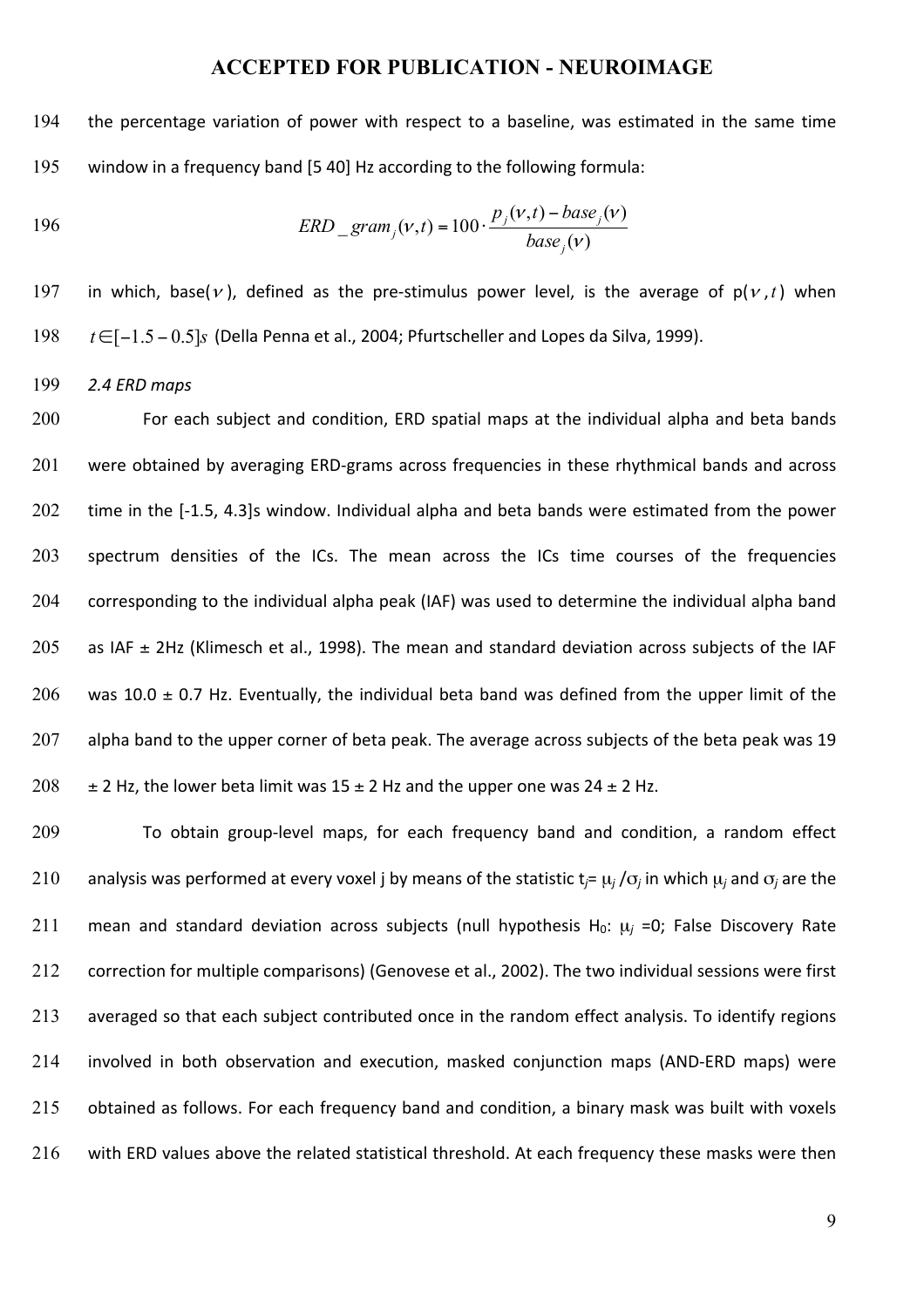217 multiplied across conditions (logic AND operation) and this global mask was eventually multiplied 218 by the average of the OBS and EXE ERD maps.

219 On these AND-ERD maps, maximally active nodes were identified as centroids of local 220 minima, comprised in regions extracted by thresholding the ERD maps at  $p<2*10^{-5}$ . A global set of 221 nodes was obtained by merging the sets of maximally active nodes obtained in alpha and/or beta 222 frequency band.

223 2.5 Analysis of spectral and temporal dynamics

224 Individual ERD-grams of the nodes selected were inspected within the individual alpha and 225 beta bands and for each condition to obtain the most reactive frequencies (0.78 Hz resolution) 226 corresponding to the largest ERD troughs observed in the [0 1]s post trigger time window (see 227 FIG.S1).

228 In particular, three parameters were extracted from the ERD-grams separately for the 229 individual alpha and beta bands: the most reactive frequency, the ERD latency and the largest ERD 230 trough amplitude. For each band, these parameters were then used as input in further statistical 231 analyses to investigate the modulation, the reacting rhythm and the processing sequence of the 232 involved areas during OBS and EXE.

233 Specifically, a two-way ANOVA (Nodes x Condition) was applied to the reactive frequencies 234 and to the peak ERD values to evaluate possible differences of band specific rhythmical activity 235 over nodes and across conditions. The sequence of occurrence of the involved nodes was analyzed 236 using a one-way ANOVA with Nodes as factor, separately for each condition. Duncan test was used 237 for post-hoc comparisons on main effects and significant interactions. Here, subjective latencies 238 were estimated with respect to the latency of peak M1 activity in each condition instead of 239 considering their absolute values, to account for individual variability when executing the self-240 paced finger-tapping or when observing the same task. Additionally for each node and band, the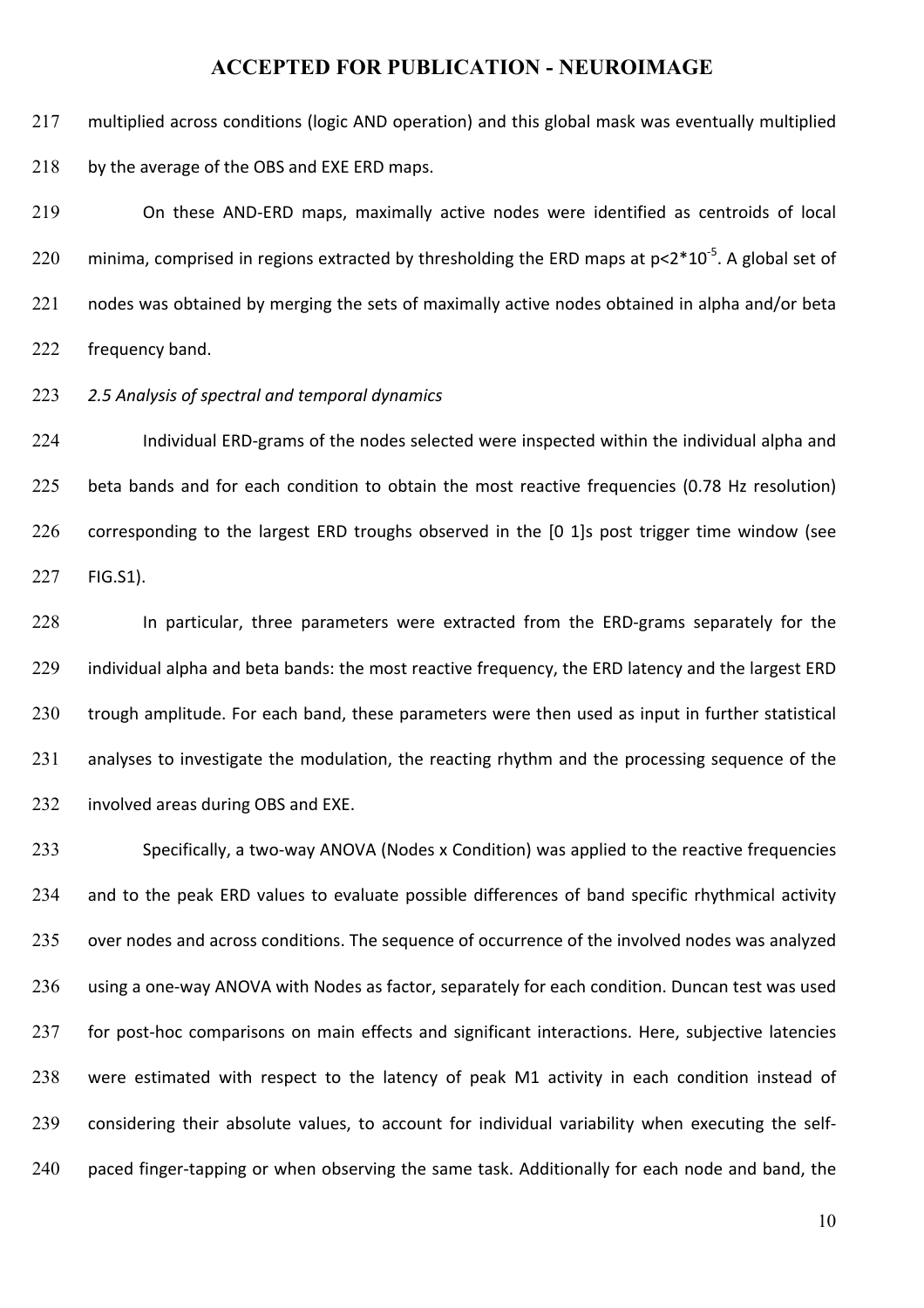241 distribution of latencies across subjects was used for comparison with M1. A significance level of 242 0.05 was assumed.

243 *2.6 Control analyses*

244 The following analyses were run to validate the results obtained in the main experiment:

245 (i) to control whether the order in which the stimuli were presented affects our results we 246 acquired additional data on a subset of participants (7 subjects) after eight months from the 247 previous records. These were scanned when performing the same tasks described above with all 248 the EXE blocks (24) presented in the first half of the sequence, whereas the OBS blocks (24) were 249 presented in the second half. As in the main paradigm, each block was followed by REST. 250 Individual and group-level ERD maps for each frequency band (alpha and beta) and condition (EXE 251 and OBS) were computed on MEG data. We adopted the same methodological approach used in 252 the main experiment to generate the AND-ERD final maps. Then, to quantify the robustness of the 253 main results, the Dice similarity coefficient  $(D)$  between AND-ERD maps for the two experimental 254 paradigms was computed in alpha and beta bands (Dice, 1945). The Dice similarity coefficient

255 between two samples x and y is defined as: 
$$
D = \frac{2|x \cap y|}{|x| + |y|};
$$

 $256$  (ii) to control the differential effect of practice and habituation on the activation due to the 257 repetitive motor task, the data of the first session (SES1) were split into three sub-epochs (1st, 2<sup>nd</sup> 258 and  $3^{rd}$  tertile). The power of the baseline period (computed during the rest time intervals, 1.5 s 259 before the EXE onsets) of the left and right motor regions (M1) related to the EXE blocks in the 260 first tertile and last tertile were compared by paired two-tailed t-test in both frequencies of  $261$  interest (alpha and beta). The same analysis was applied on the peak ERD values related to the 262 first and last tertile;

263 (iii) a three-way repeated-measure ANOVA on reactive frequencies with condition (OBS and EXE), 264 nodes (M1, vPM, PMd and S1), and hemisphere (left LH and right RH) as factors was performed to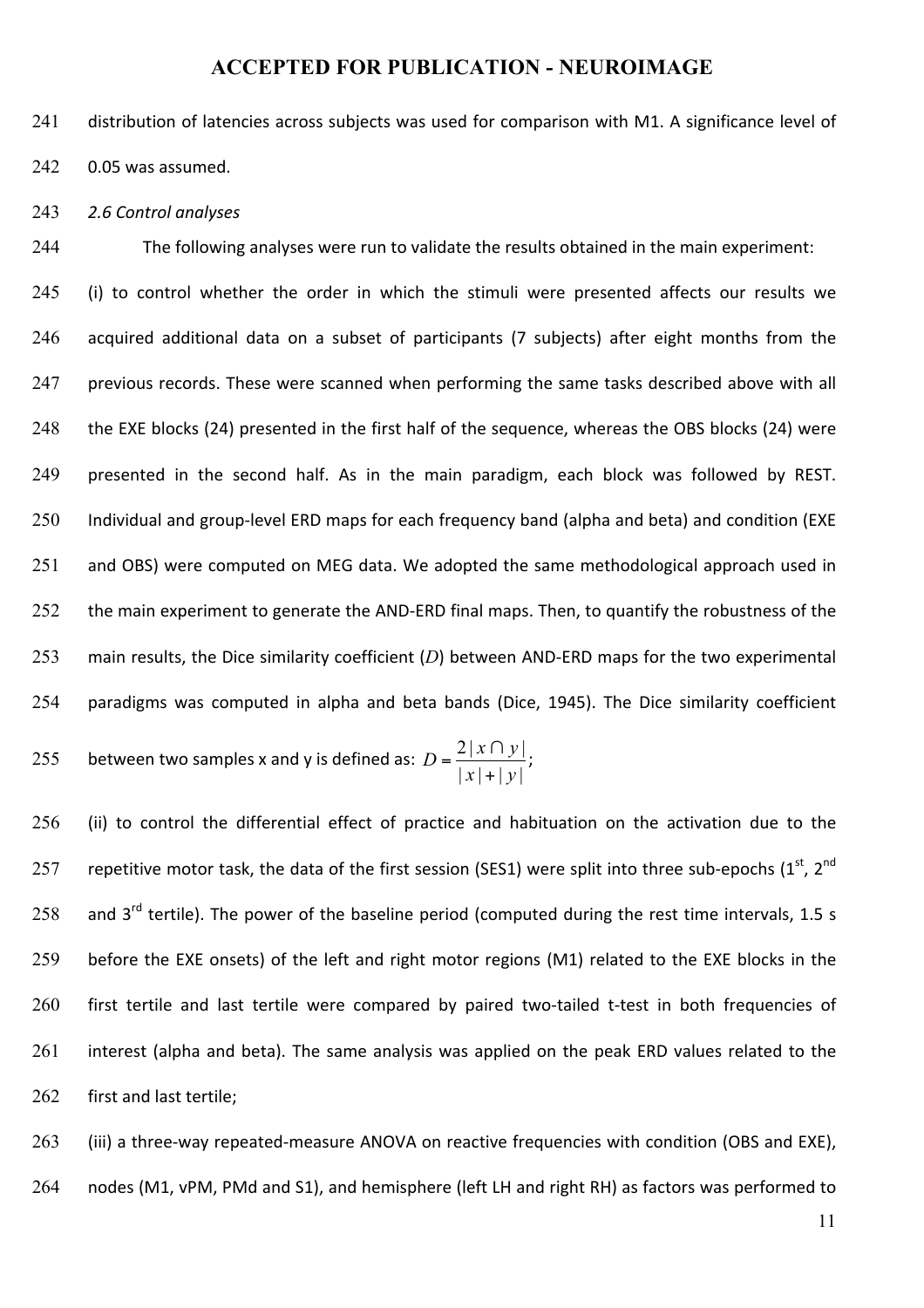265 check the spatial specificity of the frequency slow down effects in the beta band. For this analysis, 266 we selected only the homologous nodes in the right hemisphere which showed an ERD above 267 statistical threshold during EXE.

268

#### 269 **3 RESULTS:**

#### 270 *3.1 Cortical recruitment during OBS and EXE conditions*

271 Group level t-scored ERD maps showed specific patterns of alpha and beta modulation 272 during both conditions, as shown in FIG.2. In particular, left parieto-frontal regions (contralateral 273 to the hand performing the tapping) were recruited in both alpha and beta bands for the OBS 274 [alpha t <-4.1 FDR corrected,  $p$ <.001; beta t <-4.2 FDR corrected,  $p$ <.001] (see FIG.2A) and EXE 275 [alpha and beta t <-4.7 FDR corrected,  $p$  <.001] (see FIG.2B) conditions. In the right hemisphere, 276 we observed a significant ERD over the occipital cortex only during OBS condition (FIG.2A) and 277 over the sensorimotor cortex only during EXE (FIG. 2B). Now, we extracted the common areas 278 recruited during OBS and EXE conditions through a logical AND operation (see 2.4). For the alpha 279 and beta bands, the action observation and execution showed overlapping ERD patterns in the left 280 hemisphere suggesting the recruitment of a similar network in the two tasks, as revealed by the 281 related AND-ERD maps (FIG. 2C). No common regions were found in the right (ipsilateral) 282 hemisphere. A set of voxels corresponding to centroids of local minima was extracted for alpha 283 and beta rhythms from the AND-ERD maps (Insert Supplementary Table S1 here and FIG.S2). 284 Expanding existing fMRI literature on activation of cortical areas during OBS and EXE (Buccino et 285 al., 2004; Gazzola and Keysers, 2009; Grezes et al., 2003), we associated alpha and beta rhythms 286 modulation following OBS and EXE to a broad cortical network, compatible withthe putative 287 mirror system, i.e. ventral premotor area (vPM), the inferior parietal lobule (IPL) (FIG.2C and S2) 288 and the inferior frontal gyrus (IFG), but also additional cortical regions in both frequency bands.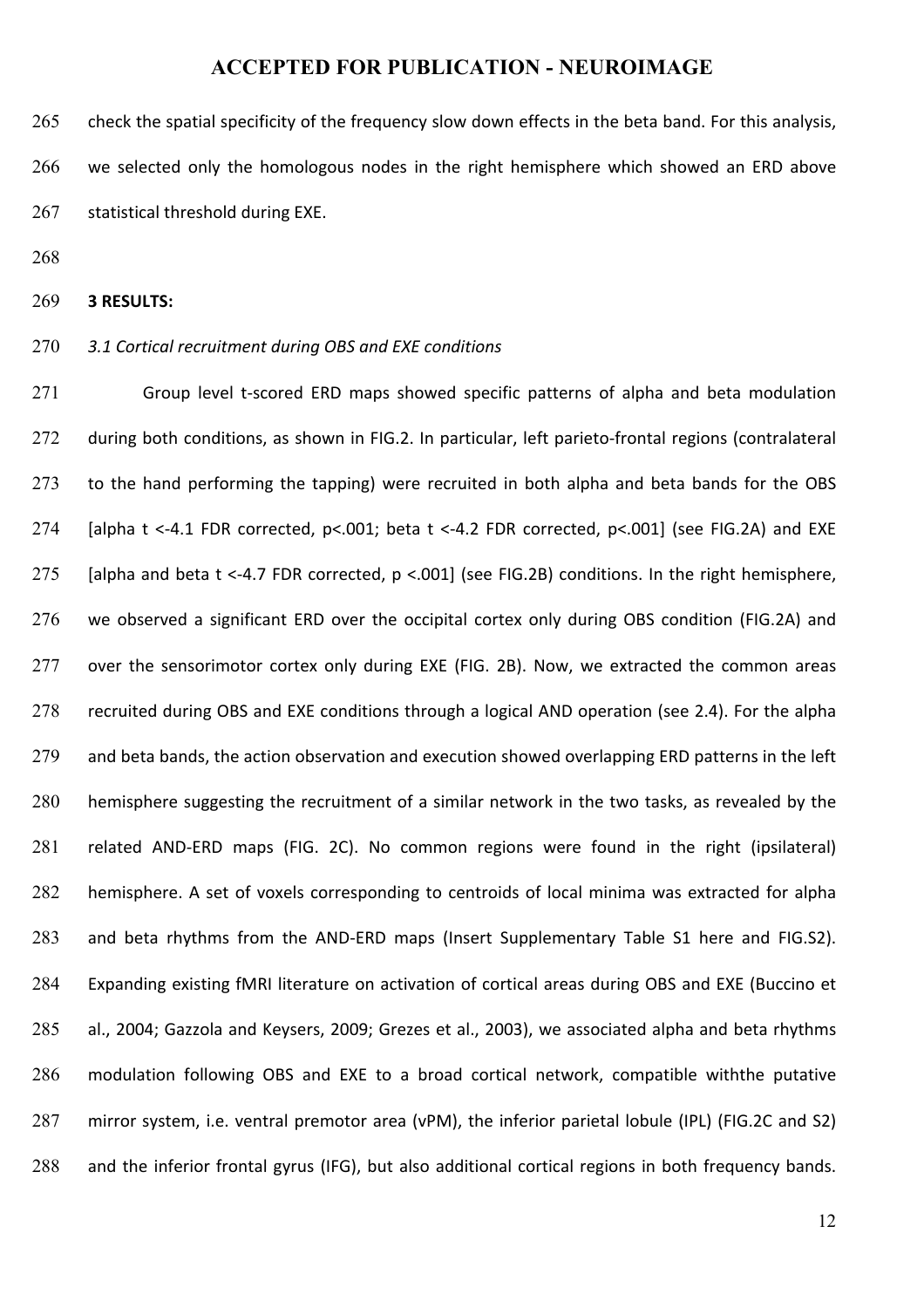289 Specifically, the alpha AND-ERD map showed a large ERD trough possibly in the left middle frontal 290 gyrus (MFG), the primary somatosensory region (S1), the superior parietal lobule (SPL), the 291 precuneus (PrC) and the angular gyrus (AG). In the beta AND-ERD map we found local troughs over 292 the primary motor cortex (M1), the dorsal premotor cortex (dPM) and the intraparietal sulcus (IPS) 293 (all  $p<10^{-4}$ ; FIG.2C, S2 and Insert Supplementary Table S1 here). To exclude the possibility that 294 these findings were induced by a build-up effect due to fact the OBS blocks always preceded EXE 295 blocks in the sequence, we performed a control experiment adopting a different order of 296 stimulation (FIG.S3). The AND-ERD maps (FIG.3) and the spatial correlation index support the 297 hypothesis that our findings are not influenced by the sequence of stimuli as revealed by the Dice 298 similarity coefficient  $(D)$  on the t-scored ERD maps obtained for the two sequences (alpha d=0.50; 299 beta d=0.72). In particular, when this coefficient was computed exclusively on the left hemisphere  $300$  the results slightly improved, namely d=0.60 in alpha and d=0.73 in beta.

301 Moreover, our results cannot be ascribed to potential practice or habituation effects due to 302 extensive repetition of the motor task during the recordings (see Supplementary FIG.S4), because 303 we did not observe any significant change of the power in the baseline and of the peak ERD values 304 over time. It can be noted that the tertile analysis described in section 2.6 represents also an  $305$  important control on the level activity (in the alpha and the beta band, respectively) at rest. In 306  $\frac{fact}{a}$ , the absence of significant differences between the  $1^{st}$  and  $3^{rd}$  tertile supports the hypothesis 307 of uniform activity during the different rest periods.

#### 308 *3.2 Voxel-wise analysis of rhythmical activity*

309 The rhythmical activity of the voxels identified from the AND-ERD maps (Insert 310 Supplementary Table S1 here) showed a specific spectral content and temporal dynamics as 311 revealed by the following three parameters: the most reactive frequency, the ERD peak latency 312 and the ERD peak value (see FIG.S1). The spectral content of rhythmical activity in the beta band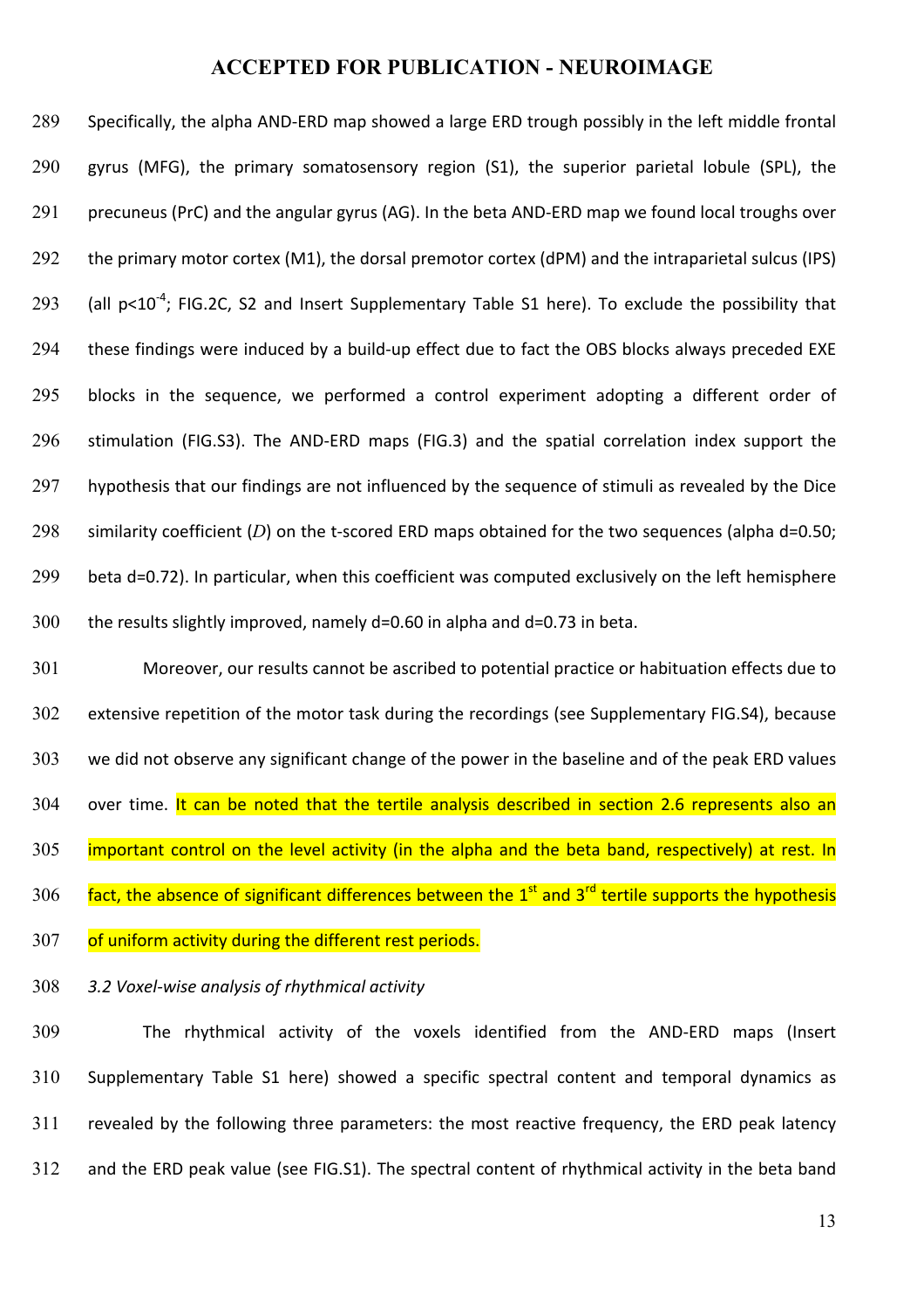313 was differently modulated for EXE and OBS conditions, with a general slow-down during OBS with 314 respect to EXE, whereas the alpha frequency was less affected by condition. A typical time-315 frequency pattern is shown in FIG.4A for a representative subject in node (M1), where the ERD 316 during EXE (left panel) and OBS (right panel) are different over time. Typically, the ERD starts 317 before the trigger onset (obtained from the subject's EMG) during EXE, consistently with a the 318 computation of a voluntary act (Buzsaki, 2006; Pfurtscheller and Lopes da Silva, 1999). The 319 dissociation of rhythmical responses is also revealed at the group level by a two-way (Node x 320 Condition) analysis of variance (ANOVA) on the reactive frequencies (FIG.4B). Specifically, the beta 321 rhythm exhibited a general slow-down of the most reactive frequency during OBS (dashed line, 322 FIG.4B, right) compared to EXE (solid line), as demonstrated by the main effect Condition 323 (F(10,110) = 13.4, p<.004). In particular, this downward shift for beta was statistically significant in 324 IFG, vPM, dPM, M1 (\*\*=p<.001) and also in IPL and AG (\*=p<.05), as suggested by a statistically 325 significant interaction (F(10,110)=1.9, p<.05). Conversely, similar rhythmical dynamics were 326 observed in the alpha band during EXE and OBS conditions, as suggested by the lack of a 327 significant effect of Condition  $(F(1,11) = 1.2, p<0.29)$  on the most reactive frequencies (FIG.4B left), 328 except for dPM, S1 and SPL (\*=p<.05, interaction effect  $F(10,110) = 1.97$ , p<.043), which showed a 329 slow-down of the reactive frequency. Notably, this effect in the beta band was specific for left 330 hemisphere nodes (controlateral to the moving hand)  $(*=p<0.05)$ , as revealed by a control analysis 331 on a subset of homologous somatomotor nodes in both hemispheres (M1, dPM, vPM and S1) (see 332 Supplementary FIG.S5).

333 To test the hypothesis that the processing sequence follows the internal models criteria, 334 we analyzed the timing of ERD occurrence to provide the sequence of involvement of the regions 335 obtained from the AND-ERD maps. This temporal information may also elucidate the observed 336 modulation of the spectral content of the beta rhythm during OBS with respect to EXE. In what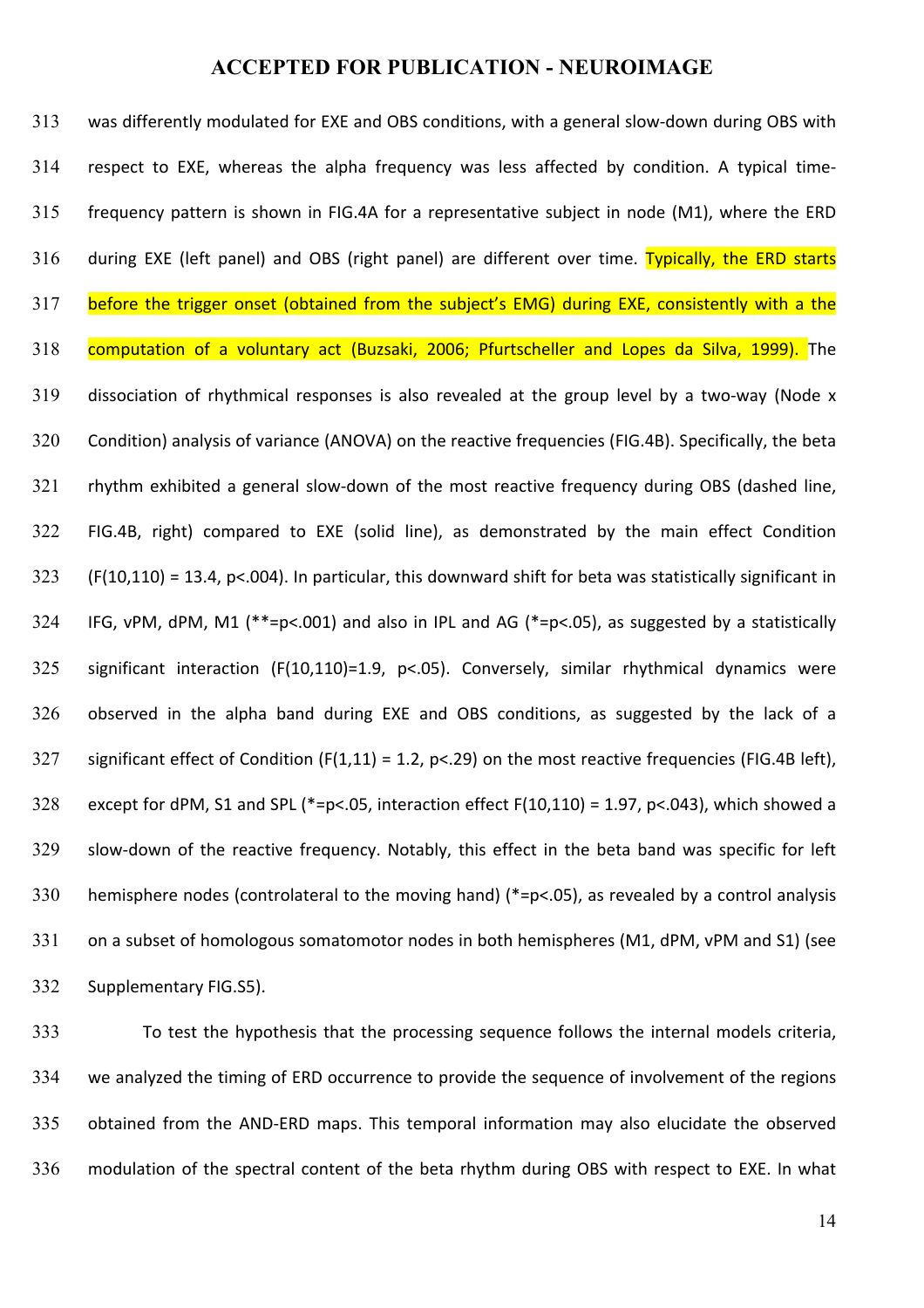337 follows, each node latency will be re-aligned to M1 and it will be tested against it using the node 338 latency distribution across subjects. Moreover, to group similar node latencies an one-way ANOVA 339 will performed with node as factor. We observed for EXE a quite similar sequential occurrence in 340 the alpha (FIG.5A) and beta bands (FIG.5B) as confirmed by the ANOVA results on ERD peak 341 latency across nodes (F(9)=11.6,  $p<10^{-7}$  for alpha; F(9)=15,  $p<10^{-7}$  for beta) (FIG.5C). In particular, 342 the ERD in left prefrontal regions including vPM and IFG (cyan and blue cluster in alpha and beta, 343 respectively) peaked earlier than in the other regions ( $p$  <.05, Duncan post hoc test). In alpha, the 344 cyan cluster included also M1 (see Tab.1 for relative latency and statistical significance). In beta, 345 the blue cluster included also dPM and peaked from 130 ms to 105 ms before M1 (see Tab.1). This 346 early engagement suggests that these areas might be involved in the transformation of the go 347 signal into motor commands. The subsequent processing step (green cluster) involved mainly dPM 348 (at 45 ms after M1) for alpha, the sensorimotor regions (S1 at about 42 ms for alpha, M1 and S1 349 simultaneously for beta) through sensory re-afferences and the SPL (about 60 ms) significantly  $350$  before (p <.05, Duncan post-hoc) than the other parietal regions (orange cluster - IPL, PrC and IPS 351 from about 130ms to about 180ms, including AG for beta). Parietal regions including IPL have been 352 reported to be early involved in higher order motor functions, such as movement initiation, as 353 revealed by studies analyzing the preparation potential (BP - Bereitschaftpotential) (Ball et al., 354 1999). Here, since the analysis is based on ERD, we are sensitive to mechanisms different from the 355 BP (Shibasaki and Hallett, 2006), revealing further aspect of the execution of a motor action. We 356 propose that the later recruitment of parietal regions could suggest the generation of a sensory 357 representation of the body action or the prediction of what the intended action would feel or look 358 (Gazzola and Keysers, 2009; Miall, 2003; Wolpert and Ghahramani, 2000). Finally, ERD peaked 359 possibly over MFG (and AG for alpha, red cluster - p<.05, latency about 240 ms). Overall, this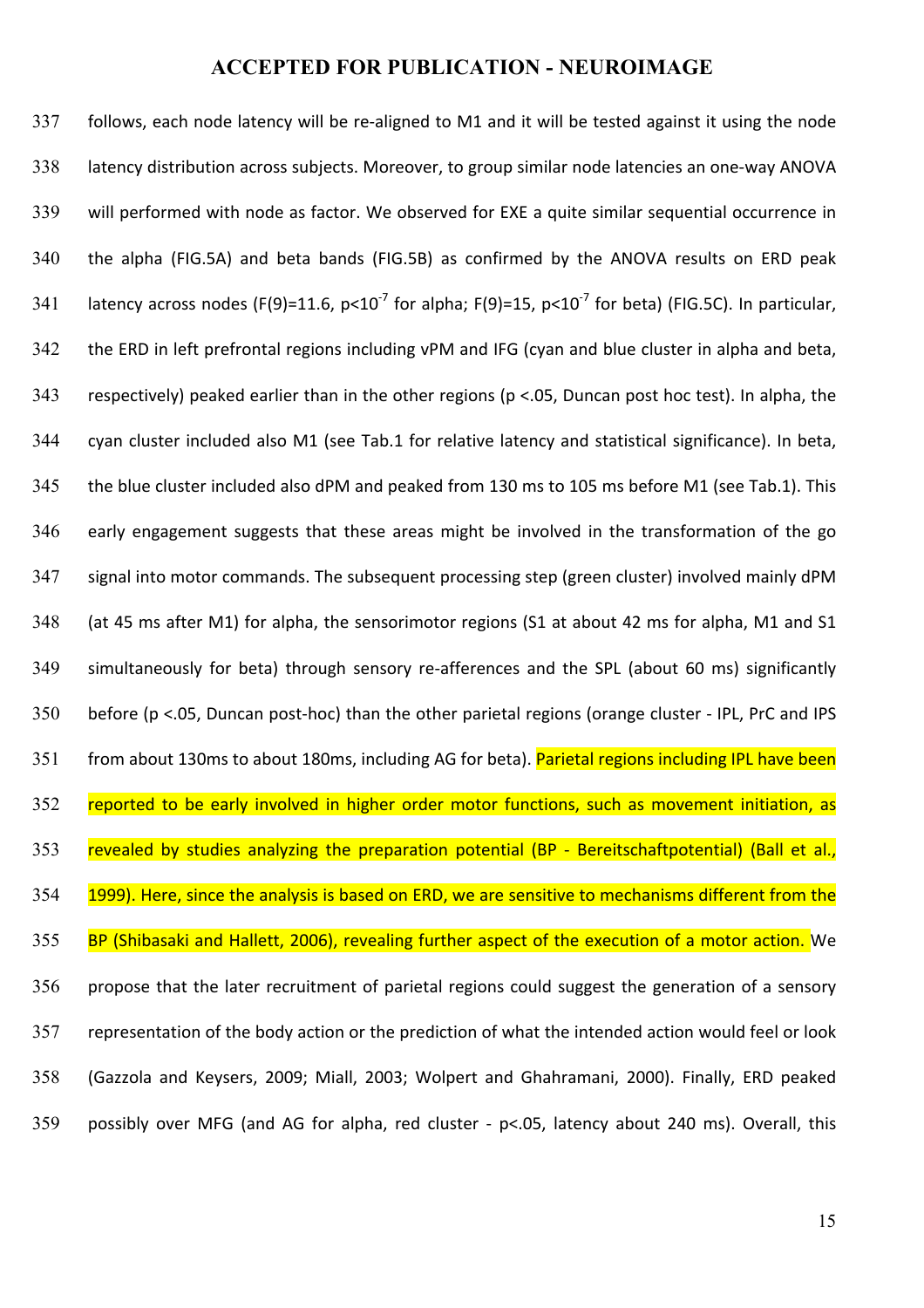360 anterior-posterior pattern of engagement is consistent with the predictive nature of the forward 361 model (Gazzola and Keysers, 2009; Wolpert and Ghahramani, 2000).

362 Compared to the execution task, a different temporal dynamics between the alpha (FIG.5D) 363 and beta bands (FIG.5E) occurred during the OBS condition, suggesting a functional dissociation 364 between the two rhythms. Specifically, in the alpha band, the ERD peak sequence was reversed 365 with respect to the EXE condition, showing a posterior-anterior information flow (F(9)=5.9, p<10<sup>-6</sup>, 366 FIG. 5D and 5F). After the early engagement of the region including AG (blue cluster - latency =  $\sim$  -367 150ms, p<.005), the sequence included parietal regions (yellow cluster - SPL and IPS, p<0.033) 368 significantly before (60 ms) M1 (p <.03, see Tab.1), presumably for high order visual processes. 369 Next, the ERD peaked in frontal regions including IFG, MFG, vPM and dPM, and in parietal regions 370 including S1, IPL and PrC, all of them showing no significant difference in latency with respect to 371 M1 (red cluster). In summary, we suggest that this posterior-anterior information flow in the alpha 372 band might represent the visuo-motor transformation of the observed movement into a suitable 373 motor program or command. Thus, the sequence of alpha might be considered as the neural 374 signature of the implementation of the inverse model, as hypothesized by Gazzola and coll. (2009). 375 Importantly, the sequence of ERD occurrence for the beta band (F(9)=2.5, p<.012) largely differed 376 from the one observed for the alpha band (FIG.5E and 5F). A simultaneous early ERD occurred in 377 posterior parietal (cyan cluster including S1, SPL, IPS, PrC, AG and IPL) and frontal (including IFG, 378 dPM and MFG) regions, followed by the region including vPM (red cluster - p<.01 Duncan post-hoc 379 with respect to SPL and IPS). In addition, most of the nodes (except vPM) were recruited 380 significantly before M1 (latency =  $\sim$  -160ms ÷ -40ms, p<.03 in the worst case), whereas in the 381 alpha band, the latencies of the majority of nodes, except AG, SPL and IPS were close to M1.

382 The dissociation between the alpha and beta rhythms during action observation was 383 bolstered by an ANOVA on the ERD peak values in the two conditions, conducted separately for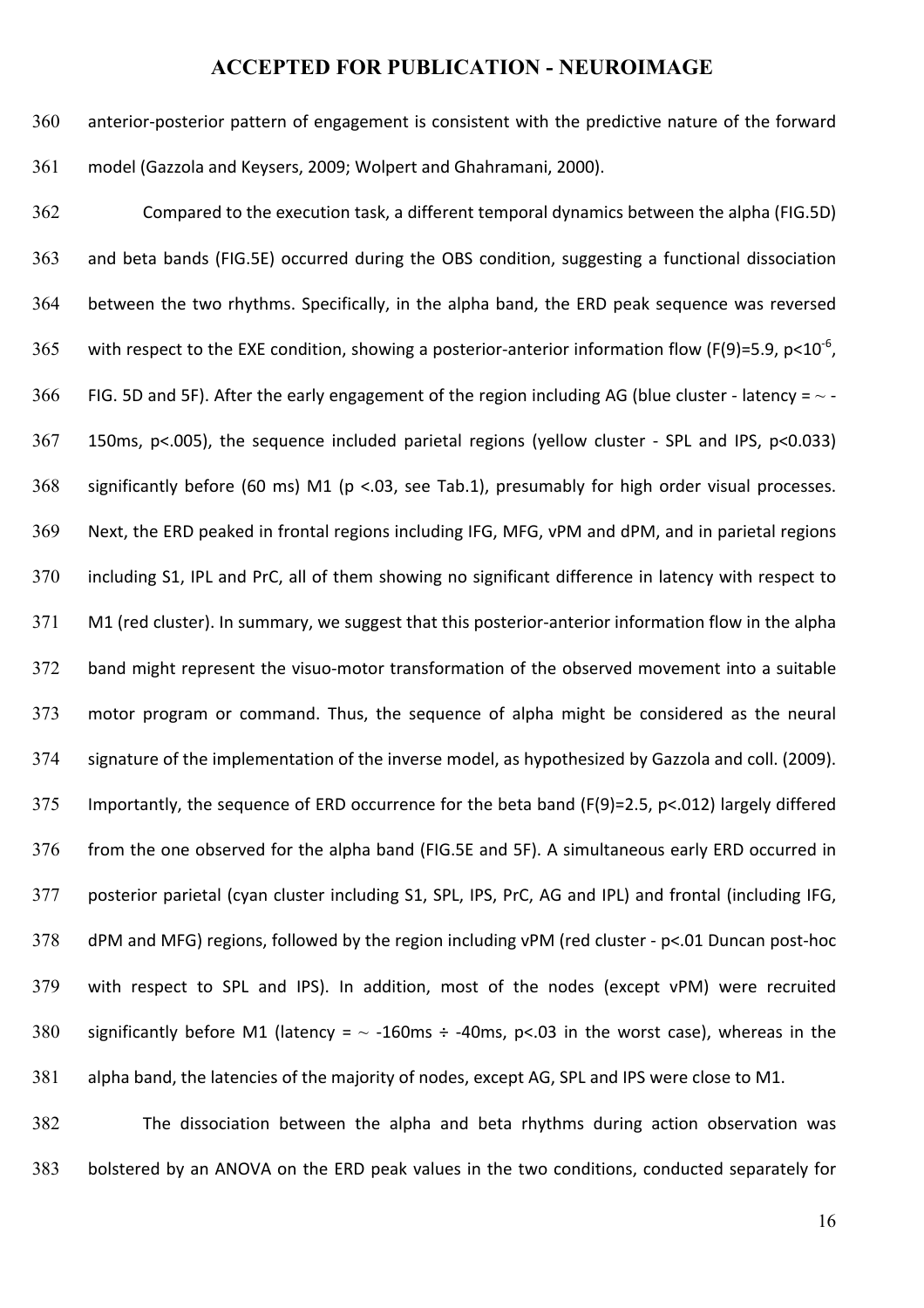384 each frequency (FIG.S6). In the alpha band, most nodes exhibited a different modulation during 385 OBS vs EXE, (condition factor tending to be significant, signalling the trend of the ERD values in all  $386$  nodes to be smaller during the OBS with respect to EXE (F(1,11)=4.32, p<0.06); significant 387 interaction (Node x Condition) (F(10,110)=5.35, p<2\*10<sup>-6</sup>). Conversely, the ERD values in the beta 388 band were similar for the two conditions across nodes, excluding AG ( $p$ <.05), and showed a similar 389 activation pattern (significant interaction Node x Condition- F(10,110)=2.38, p<0.014). Taken 390 together, our data suggest that alpha and beta bands represent the neural correlate of different 391 and specific aspects of action observation and execution.

392

#### 393 **4 DISCUSSION**

394 In this MEG study we report on the electrophysiological correlates and spectro-temporal 395 dynamics of action observation and execution. Whereas previous MEG studies focused on signals 396 at the channel level (Babiloni et al., 2002; Cochin et al., 1999; Kilner et al., 2006, 2009; 397 Muthukumaraswamy and Johnson, 2004; Muthukumaraswamy et al., 2004; Streltsova et al., 398 2010), our results were reported in the source space and revealed specific spatial and temporal 399 features underlying the execution and observation of a motor task. Specifically, we have shown  $400$  that action observation and execution share a common set of areas exhibiting the  $\mu$  rhythm. These 401 regions include several parieto-fontal regions which may be part of an action observation network 402 (AON) (Avenanti et al., 2012; Buccino et al., 2001; Gazzola and Keysers, 2009). Importantly, our 403 time-frequency analyses on the rhythmical activity of this network revealed a dissociation of the  $404$  alpha and beta band within the  $\mu$  rhythm.

405

#### 406 *4.1 Methodological Remarks*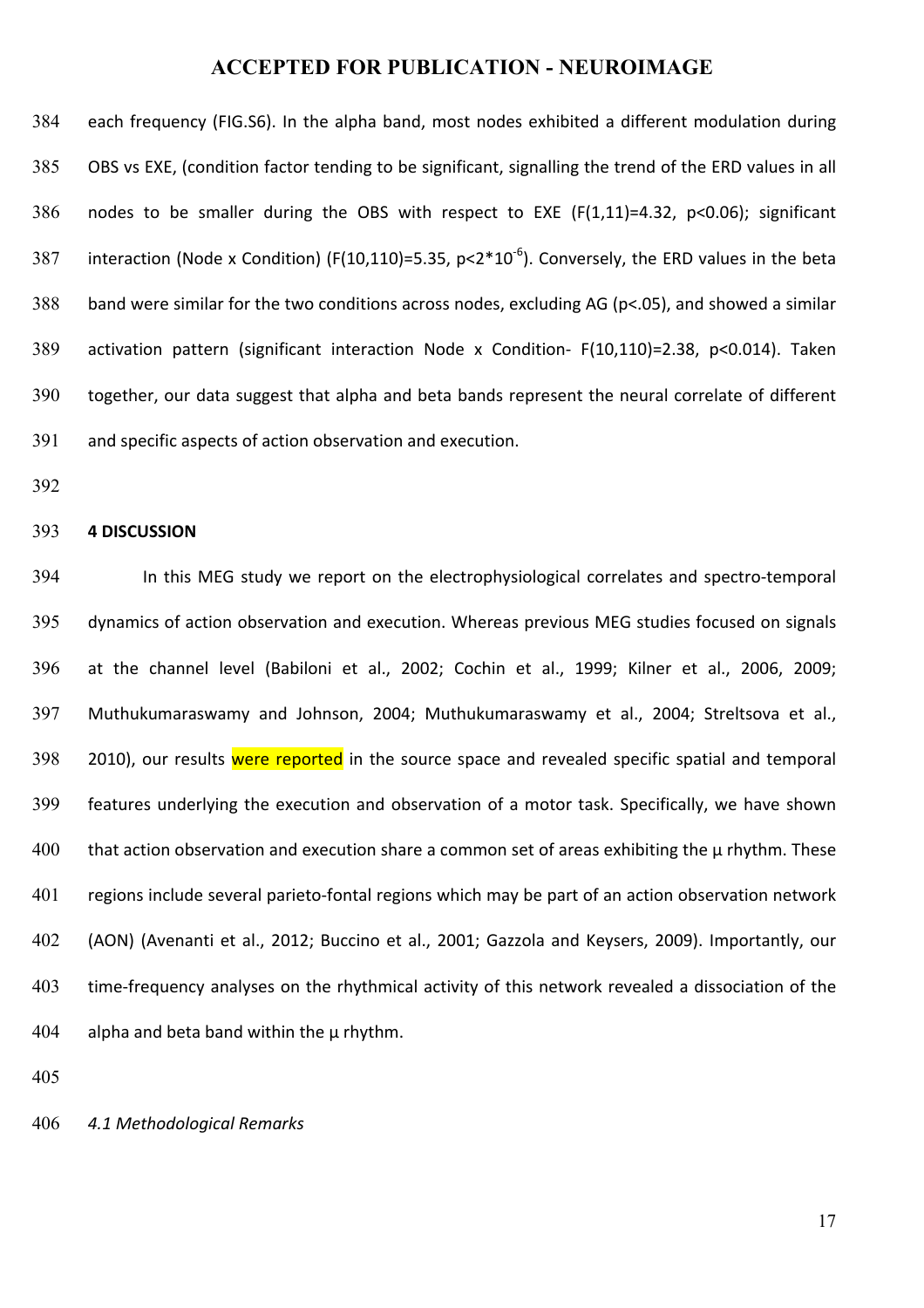| 407 | To investigate the dynamics of MEG rhythms during movement execution, two possible                   |
|-----|------------------------------------------------------------------------------------------------------|
| 408 | paradigms can be adopted: an event-related one (with a baseline preceding each event, as in          |
| 409 | (Babiloni et al., 2002) or a block (task-related) design (see Hummel et al., 2002). Here, we focused |
| 410 | on the latter paradigm and we selected the finger tapping as the type of movement. Two types of      |
| 411 | aimless movement can be differentiated: brisk vs slow. In brisk movements, the motor commands        |
| 412 | are prepared as a unity and then sent off in one package, whereas slow movements, like the finger    |
| 413 | tapping, involve sustained control during their execution. An interesting discussion can be found in |
| 414 | Desmedt (1983) and Stancak and Pfurtscheller (1996) where the µ rhythm changes induced by            |
| 415 | brisk and slow movements are compared. In particular, it has been reported that the                  |
| 416 | desynchronization of this rhythm does not differentiate between brisk and slow movements             |
| 417 | (Stancak and Pfurtscheller, 1996). Here we adopted a slow movement since it can be more easily       |
| 418 | controlled during the experiment than a brisk one, and allows to minimize the variability in         |
| 419 | movement execution across different task periods of the same subject, e.g. in terms of frequency     |
| 420 | content. Eventually, the choice of a finger tapping movement necessarily implies a block design      |
| 421 | paradigm.                                                                                            |

422 As far as it regards our methodology, here we adopted an approach based on ICA followed 423 by a weighted minimum norm estimate (wMNE) localization (Mantini et al., 2011), which has been 424 designed to study large scale connectivity at rest (Betti et al., 2013; de Pasquale et al., 2010; de 425 Pasquale et al., 2012; Marzetti et al., 2013). Here, we discuss the limitations of this approach, 426 mainly related to the spatial dispersion of identified active areas. Several approaches assuming 427 extended source models have been adopted to estimate brain activity at source level (Brookes et 428 al., 2007; Dale et al., 2000; Hamalainen and Ilmoniemi, 1994; Pascual-Marqui, 2002) and an 429 interesting review of their pros and cons can be found in (Hauk et al., 2011; Zhang et al., 2013 for a 430 comparison among methods). In general, the selection of the inverse approach is usually driven by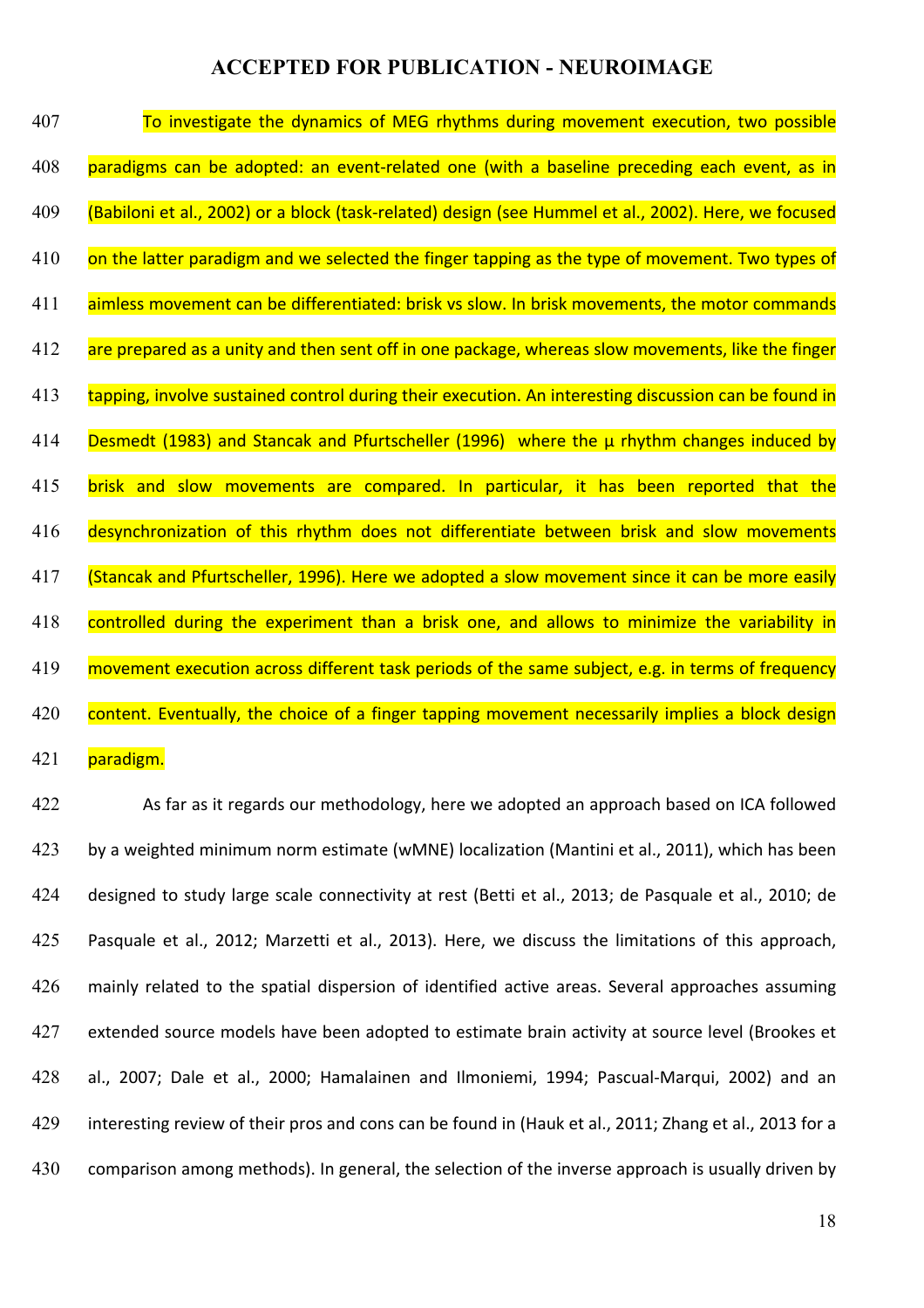431 the specific requirements of the study. Here, we expect a set of highly coupled distinct sources 432 active within a relatively short time interval. A meta-analysis of the fMRI literature (see caption of 433 Table S1 for a list of related references) suggests that some of these sources are relatively close, in 434 the order of few centimeters. In this respect, beamforming approaches, which are more focused 435 than minimum norm estimates (Sekihara et al., 2005) might be eligible to localize these sources. 436 However, their performance on correlated sources is sub-optimal. Conversely, minimum-norm 437 based operators present an opposite behaviour: i.e. less focused but no limitation due to the 438 presence of correlated sources. Now, since we expect a network of possibly correlated sources to 439 be involved during processing of OBS and EXE conditions, we selected a weighted MNE 440 compensated for different source depths (wMNE- Fuchs et al., 1999) to project the IC sensor maps 441 into the source space, with a consequent improvement of the spatial dispersion with respect to 442 the standard MNE approach.

443 To minimize spatial dispersion, in our approach we apply an ICA to MEG data not only to 444 identify and reject artefacts components, but also to separate brain activity into independent 445 components that feature a more sparse source characteristics (Tsai et al., 2006). In fact, we first 446 apply wMNE to single ICs, and then we linearly recombine the source spaces, which has been 447 proven to be a more effective strategy then the reverse order (linear recombination followed by 448 wMNE) (Mantini et al., 2011). A possible reason might be that source estimates of single or double 449 sources could be more reliable than multiple simultaneously active sources (Darvas et al., 2004; 450 Wagner et al., 2004; Wipf et al., 2010). Additionally, we adopted an individual regularization 451 parameter in the wMNE to improve the localization outcomes.

452 In a previous work we have discussed the influence of the spatial distance on the temporal 453 correlation between neighbouring voxels (de Pasquale et al., 2010; de Pasquale et al., 2012). We 454 showed that for neighbouring voxels distant at least 3.2 cm the relative dependence is highly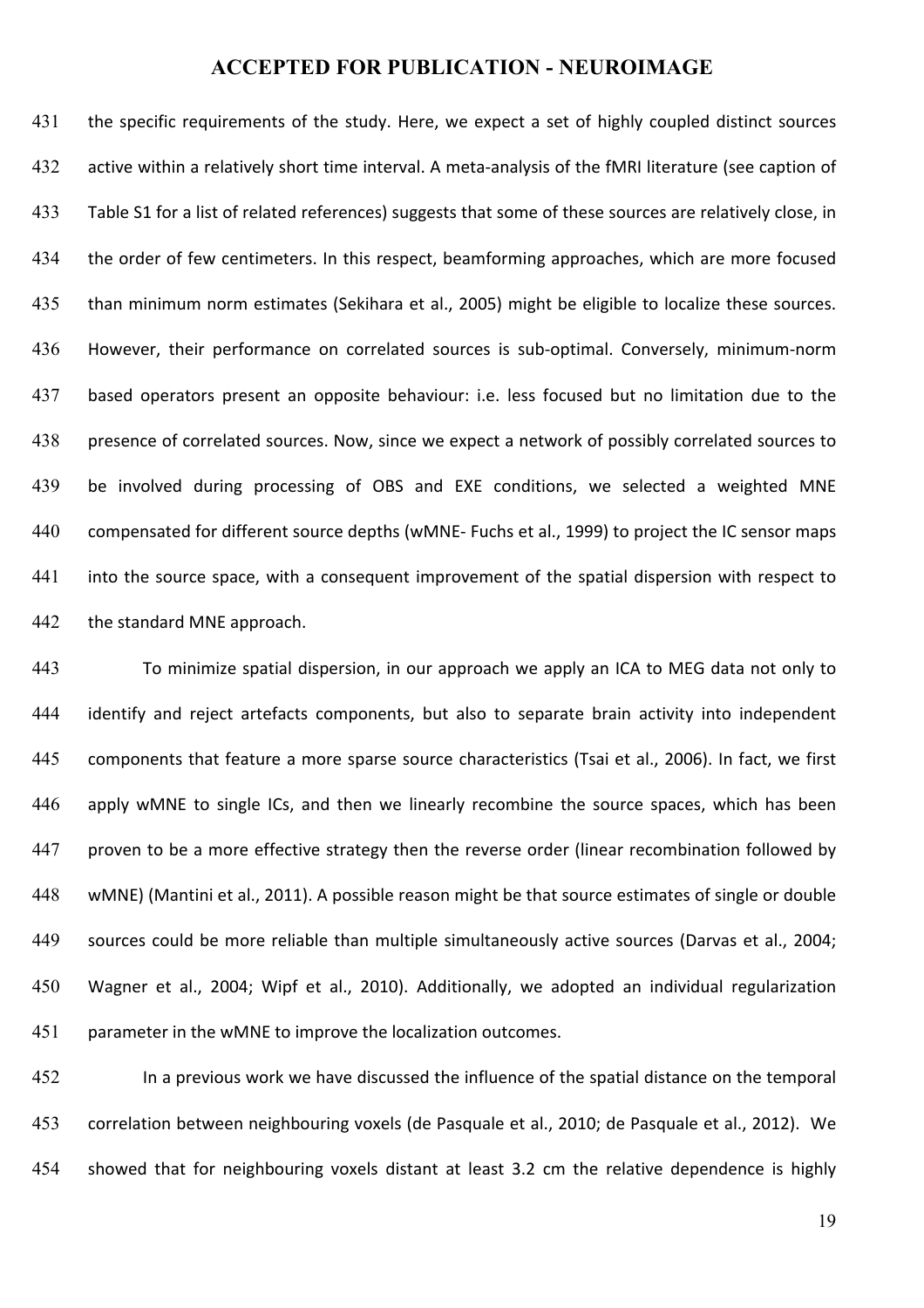455 reduced. This corresponds to assume a spatial dispersion of 1.6 cm, which is consistent with the 456 literature (Hauk et al., 2011). Now, in this study we discuss regions, involved in OBS and EXE, 457 which are closer than this distance. Such regions were selected as local troughs of AND-ERD maps 458 identified by statistical test. In particular, the regions M1/dPM and IPL/IPS were closer than the 459 minimum distance, and were extracted in the beta band (a trough in IPL was detected also in the 460 alpha band), as shown in FIG.S2. In alpha (see FIG.S2), troughs were detected also possibly in other 461 areas closer than the minimum distance, such as S1, SPL and AG. However, if the detected 462 activations were only due to a single source spreading in the nearby locations, the dynamics 463 estimated by reactive frequencies and ERD latencies would be very similar irrespective of the 464 frequency band. However, this does not occur when inspecting the reactive frequencies in the 465 beta and alpha bands of M1/dPM, IPL/IPS and AG/SPL (see FIG. 4B). Additionally, the ERD latencies 466 of dPM and M1 were always significantly different except for alpha OBS, and the latencies of IPS vs 467 IPL and of S1 vs SPL differ during alpha OBS. Finally, the latencies of SPL and AG are always 468 different except for beta OBS (see FIG.5C and 5F). Notably, when analyzing other nodes which 469 were selected in different bands and are closer than 3.2 cm, such as IPL (close to M1, S1, AG and 470 SPL), IPS (close to AG, SPL, PrC) and M1 vs S1, we obtained distinct frequency changes and 471 different latencies at least in one condition/band. In summary, although we acknowledge that the 472 effect of the spatial dispersion is not negligible for some neighbouring nodes, our main finding on 473 band-specific, different dynamics observed in the two conditions seem to be robust against this 474 effect. 

475

476 *4.2 Differences and commonalities of brain activity during EXE and OBS*

477 The modulation of oscillatory power (ERD/ERS) is linked to information processing in the 478 involved cortical areas and has been widely used to study motor cortex functioning (Donner et al.,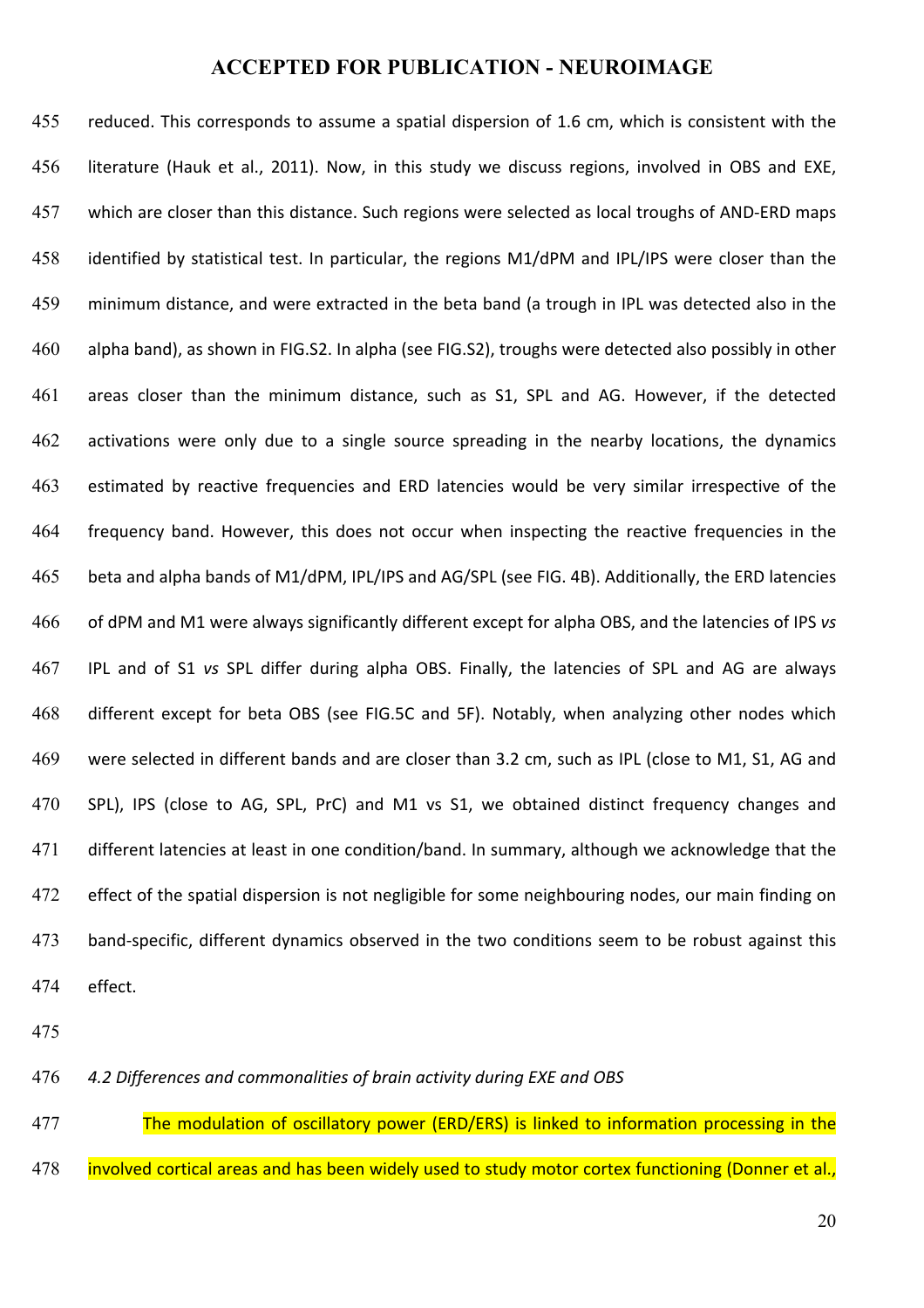479 **2009; Gaetz and Cheyne, 2006; Meyniel and Pessiglione, 2014; Neuper and Pfurtscheller, 2001).** 480 We found significant ERD troughs in several areas approximately over the dorsal premotor cortex 481 (dPM), middle frontal gyrus (MFG), superior parietal lobule (SPL), angular gyrus (AG), precuneus 482 (PrC), primary motor (M1) and somatosensory (S1) cortices (FIG.2) (Buccino et al., 2001; Buccino et 483 al., 2004; Rizzolatti and Sinigaglia, 2010) but also in the ventral part of the precentral gyrus (vPM), 484 the rostral part of the inferior parietal lobule (IPL) and the intraparietal sulcus (IPS) that are 485 included in the putative mirror system (pMNS) (Rizzolatti and Craighero, 2004). Thus, our data is 486 compatible with the existing fMRI literature suggesting that several common parieto-frontal areas 487 are involved in action observation and execution (Buccino et al., 2004; Gazzola and Keysers, 2009; 488 Grezes et al., 2003).

489 Furthermore, we observed a significant ERD over bilateral sensorimotor regions during 490 action execution, as previous reported (Liepert et al., 2001; Pfurtscheller and Lopes da Silva, 1999; 491 Salmelin et al., 1995), but not during the action observation. Left lateralization for EXE only is not 492 unexpected since all our stimuli contain right handed actions and the participants had to perform 493 the same movements with their right hand. This is in line with the literature (Aziz-Zadeh et al., 494 2006; Aziz-Zadeh et al., 2002; Cabinio et al., 2010) in which it is reported the involvement of the 495 controlateral hemisphere to the hand movement (but see Rizzolatti and Craighero, 2004) for the 496 involvement of bilateral sensorimotor regions during the hand action observation).

497

#### 498 *4.3 Different spectral signatures and dynamics of EXE and OBS*

499 **Differently** from previous MEG/EEG studies, typically recording consistent alpha and beta 500 modulations on action observation and execution (Babiloni et al., 2002; Caetano et al., 2007; 501 Cochin et al., 1998; Kilner et al., 2009; Muthukumaraswamy and Singh, 2008; Orgs et al., 2008), for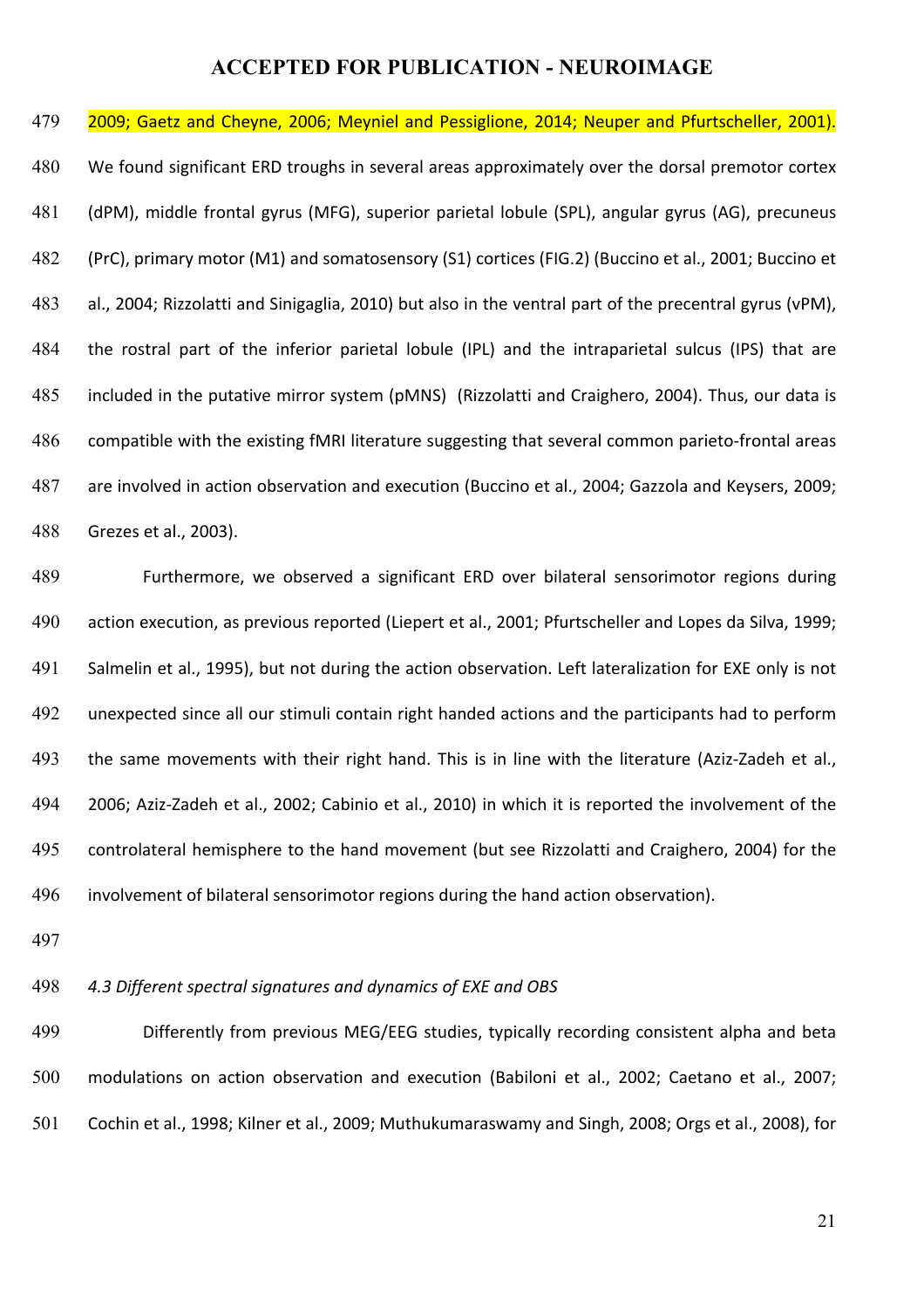| 502 | the first time to our knowledge, we observed a dissociation between alpha and beta oscillations          |
|-----|----------------------------------------------------------------------------------------------------------|
| 503 | within the $\mu$ rhythm during action observation with respect to execution.                             |
| 504 | The u rhythm consist of two components with a nearly harmonic relationship. The two                      |
| 505 | components, 10 Hz and 20 Hz, can occur either separately or simultaneously, suggesting that the          |
| 506 | beta component (20 Hz) activity can be phase-locked to the alpha component (10 Hz) when                  |
| 507 | starting from the same neural generator or be completely independent in some other moments               |
| 508 | (Hari et al., 1997 for a review). Notably, the beta oscillations appear to be at a frequency which is    |
| 509 | twice the alpha components, thus producing the arch-shaped u rhythm. This is in line with a              |
| 510 | concomitant modulation of the alpha and beta bands recorded over somato-sensory regions                  |
| 511 | during both EXE and OBS (Babiloni et al., 1999; Hari et al., 1998; Hari et al., 2000; Hari et al., 1997; |
| 512 | Pfurtscheller, 1989; Pineda et al., 2000). Nevertheless, it is commonly accepted that the alpha and      |
| 513 | beta bands differ in terms of their functional role. On one hand, the alpha band activity has been       |
| 514 | related to several processes, spanning from the disengagement of task irrelevant brain areas to          |
| 515 | memory, attention, and consciousness (Jensen et al., 2002; Palva et al., 2005; Palva and Palva,          |
| 516 | 2007; Pfurtscheller, 2003). On the other hand, the beta band oscillations have been linked to            |
| 517 | motor functions such as steady contractions, voluntary movements and motor imagery (de Lange             |
| 518 | et al., 2008; Sanes and Donoghue, 1993). Recently, Engel and Fries (2010), based on previous work        |
| 519 | by (Baker, 2007; Gilbertson et al., 2005), proposed that beta band oscillations is not purely an         |
| 520 | "idling" rhythm, but bolster an active process that promotes the ongoing motor set and other             |
| 521 | processes beyond the domain of motor control.                                                            |
| 522 | Action execution and action observation implement a translation of action into perception                |

- 523 and viceversa. These processes involve alpha and beta generators in the somatomotor domain ( $\mu$ )
- 524 rhythm), but also in other domains (visual, motor control, attention, etc.). These domains typically
- 525 exhibit synchronized and desynchronized activity in a locally independent manner. However,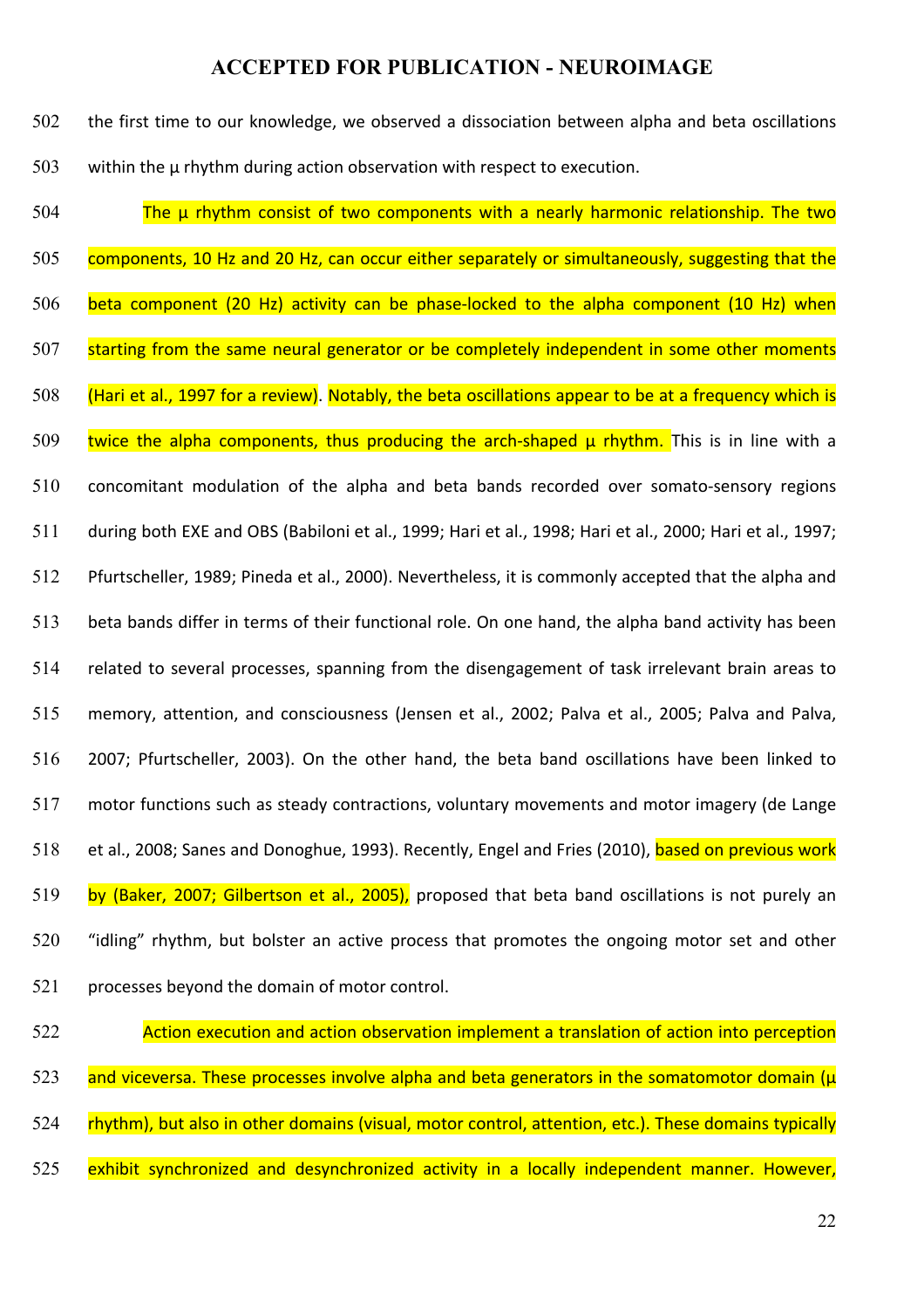526 during the translation of "doing" into "seeing" or viceversa, they are globally engaged (Pineda, 527 2005).

528 In our study, we show that when translating "doing" into "seeing" alpha and beta seem to 529 reflect similar processes, in all the domains (including the  $\mu$  rhythm). Conversely, when translating 530 "seeing" into "doing", we found a dissociation between the alpha and beta bands in all domains, 531 suggesting independent functions of these two bands. These different dynamics reveal that these 532 two bands might pursue different functions.

- 533 This dissociation between alpha and beta might be linked to the observed different 534 temporal dynamics and a slow-down of beta oscillations compared to alpha. Specifically, we 535 showed that action execution recruits regions of the AON in an anterior-posterior temporal 536 sequence (Nishitani and Hari, 2000) in both alpha and beta bands (see FIG.5A, 5B, 5C). The fronto-537 parietal sequence of occurrence is in accordance with the forward model hypothesis arguing that 538 an efference copy of motor command is sent towards parietal cortices during action execution to 539 predict sensory and proprioceptive consequences of the intended action (Wolpert and 540 Ghahramani, 2000). Specifically, the transformation of the go signal into motor commands could 541 explain the recruitment of the frontal regions (dPM, vPM and IFG) before (beta) or simultaneously 542 (alpha) to M1 latency (Hari et al., 2000; Nishitani and Hari, 2000). Furthermore, the latencies of 543 these regions did not differ significantly, possibly due to the high number of direct connections 544 between M1 and S1 (Matelli et al., 1986) and the slow timing of the spectral power changes. In 545 addition, posterior parietal regions (Prc, IPL, SPL and AG) are recruited after the beginning of the 546 movement (M1 as reference), thus suggesting not only the generation of sensory representation 547 of the action, but also the involvement of other attentional and computational processes that are 548 common to the action observation. Conversely, during action observation, we observed a roughly
- 549 posterior-anterior sequence in the alpha band (FIG.5D) and a simultaneous fronto-parietal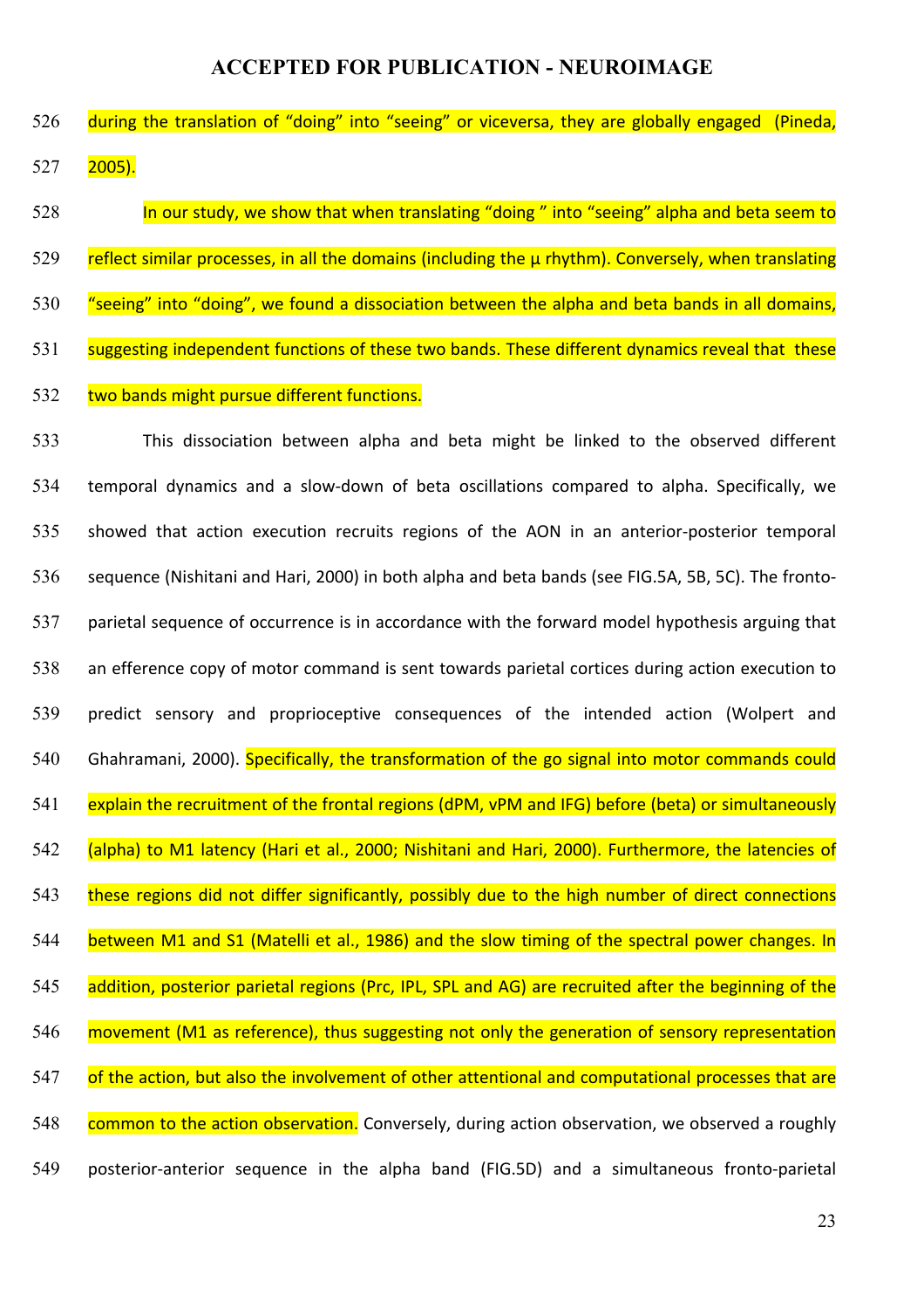550 occurrence in beta band (FIG.5E). The reversed posterior-anterior sequence of involvement 551 observed in the alpha band during action observation with respect to execution is consistent with 552 the generation of an inverse model, which allows us to infer the motor program that could have 553 caused the sensory input (Gazzola and Keysers, 2009; Wolpert and Ghahramani, 2000). In 554 particular, it has been proposed that observing others' actions engages the sensorimotor 555 resources of the onlooker via a simulation mechanism. Such mechanism prompts the inverse 556 model in order to translate other's action into a motor command, thus allowing the 557 representation of the observed movement in a motor format.

558 Accordingly, posterior parietal regions (AG, SPL and PrC) are recruited before M1, probably 559 depending on high order visual processes. Furthermore, S1 which mediates the sensory 560 (proprioceptive and tactile) aspects of the observed action, peaked simultaneously to M1. 561 Similarly, no difference in latencies was observed between M1 and frontal regions that are 562 involved in the transformation of the sensory representation of the action in motor command. On 563 the other hand, in the beta band all nodes of interest (excluding vPM) are recruited 564 simultaneously and significantly before of M1. This widespread pattern of engagement cannot be 565 ascribed to the above model and is linked with a downshift of the reactive frequencies during OBS 566 compared to EXE (see FIG.4A e B). In fact, it has been proposed that the spectral content of the 567 oscillations is influenced by the spatial scales of the engaged neuronal pool, i.e. fast oscillations 568 are confined to a small neuronal space, whereas slow oscillations recruit very large networks 569 (Buzsaki and Draguhn, 2004; Steriade, 2001). This could relate the spatial spread of the 570 engagement with the downshift towards slower frequencies.

571

572 4.4 Role of beta rhythm during *EXE* and OBS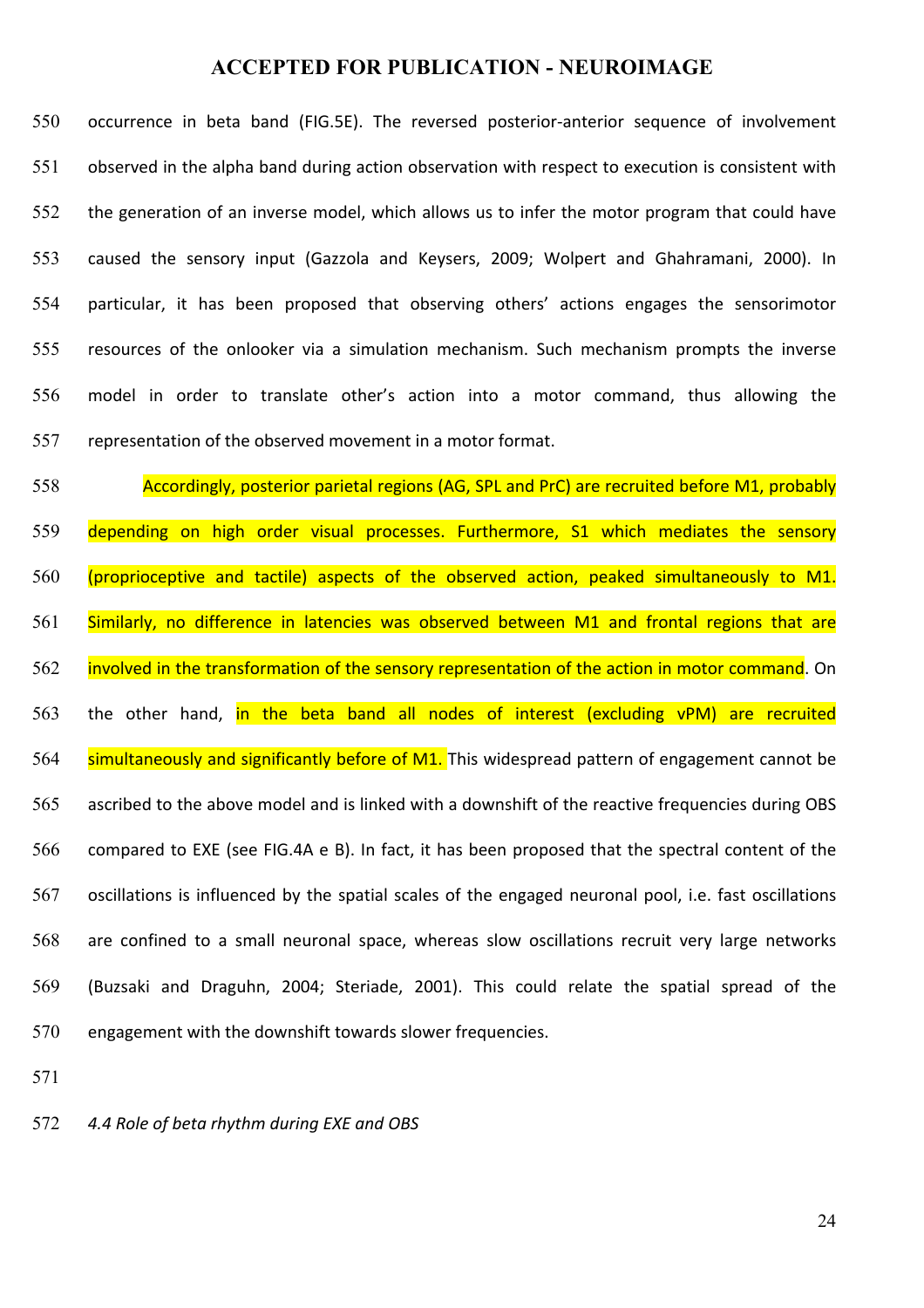573 While the occurrence within the alpha band fits the internal models hypothesis, the 574 interpretation of the beta band activity is challenging and requires further investigations. In fact, 575 beta activity is often reduced during motor control, but it has also been assigned a more cognitive 576 role related to the maintenance of the sensorimotor or cognitive set (Engel and Fries, 2010; 577 Jenkinson and Brown, 2011). We note that such cognitive processing may take place both during 578 EXE and OBS. In EXE, as previously discussed, the observed suppression in a specific sequence of 579 occurrence (linked to the forward model) might represent the necessary cognitive steps to 580 transform action into perception. On the other hand, in OBS, we can only speculate on the 581 functional role of the beta band in the light of recent models of the AON that suggest that activity 582 in these regions is predictive (Avenanti et al., 2012; Press et al., 2011; Schippers and Keysers, 2010; 583 Schutz-Bosbach and Prinz, 2007; Urgesi et al., 2010; Wilson and Knoblich, 2005). In particular, 584 action perception might rely on forward internal models that predict the future course of others 585 motor acts. In this vein, AON is organized as a dynamic control system where information can flow 586 not only from visual to visuomotor nodes but also in the opposite direction. During action 587 observation, forward and inverse model could work together. The observed action is internally 588 simulated through the inverse model that generates a suitable motor command. The forward 589 model can be used to predict the sensory consequences of the internally simulated action and 590 then to assess the accuracy of this prediction by comparing it with the actual consequences 591 (Avenanti et al., 2012).

592 Our results show that beta band activity does not reflect the postero-anterior processing 593 sequence as hyphotesized in the inverse model. We suppose that the simultaneous recruitment of 594 parieto-frontal regions we found, might reflect this active role of motor activation in which motor 595 commands are fed back in the posterior regions to anticipate the future phases of others actions. 596 This anticipation would determine a top-down influence on action perception to modulate and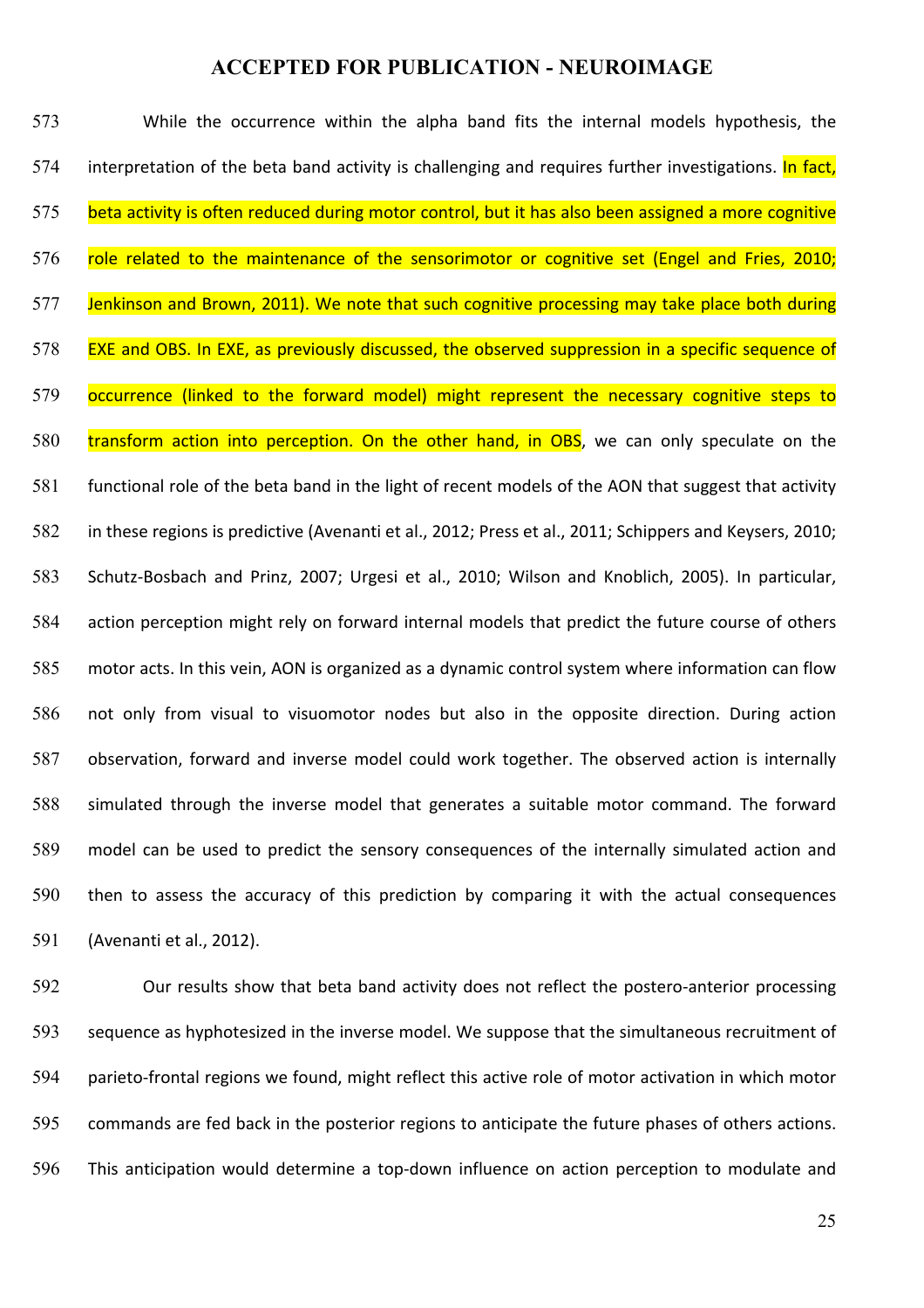597 complete the sensory information. However, further investigation with specifically designed tasks 598 are needed to assess the predictive role of beta during action observation. Indeed, we did not find 599 strong evidence of backward anterior-posterior processing sequence but this could be due to the  $600$  adopted task. Since the presented movement (finger-tapping) is very simple and has no functional  $601$  meaning, it can be easily predicted what the models are doing.

602 Another possible explanation of the simultaneous recruitment of the fronto-parietal nodes 603 in beta band could be linked to the mechanism that promotes the 'self-other' disentangling, i.e. 604 how the same cortical circuits engaged during both action execution and observation encode the 605 self-other distinction (Jeannerod, 2007). Our speculation links to the review of Engel and Fries 606 (Engel and Fries, 2010), who suggest that the beta rhythm reflects the tendency of the sensory-607 motor system to 'maintain' the *status quo* by means of a more efficient processing of feedbacks. 608 Moreover, recent results showed a frequency signature of the Default Mode Network in the beta 609 band, supporting the involvement of this rhythm in self-related processes (de Pasquale et al.,  $610$  2012). Thus, the observed downshift in this frequency band might promote a change of the 611 cognitive set necessary to implement the inverse model when observing other's actions while the 612 concomitant widespread involvement of this network in the beta band might represent a means 613 to achieve this aim.

614 In conclusion, we observed that the  $\mu$  rhythm is not a unitary phenomenon, i.e. alpha and 615 beta oscillations likely reflect different aspects involved in action observation and execution. We 616 propose that this differentiation might subserve different cognitive operations during action 617 observation vs action execution. Eventually, the reported functional dissociation between alpha 618 and beta bands may have an impact in clinical applications such as the neurological rehabilitation 619 based on the  $\mu$ -rhythm neurofeedback (Pineda et al., 2008). In fact, a lack of  $\mu$  suppression has 620 been hypothesized as an electrophysiological correlate of the putative Mirror Neuron System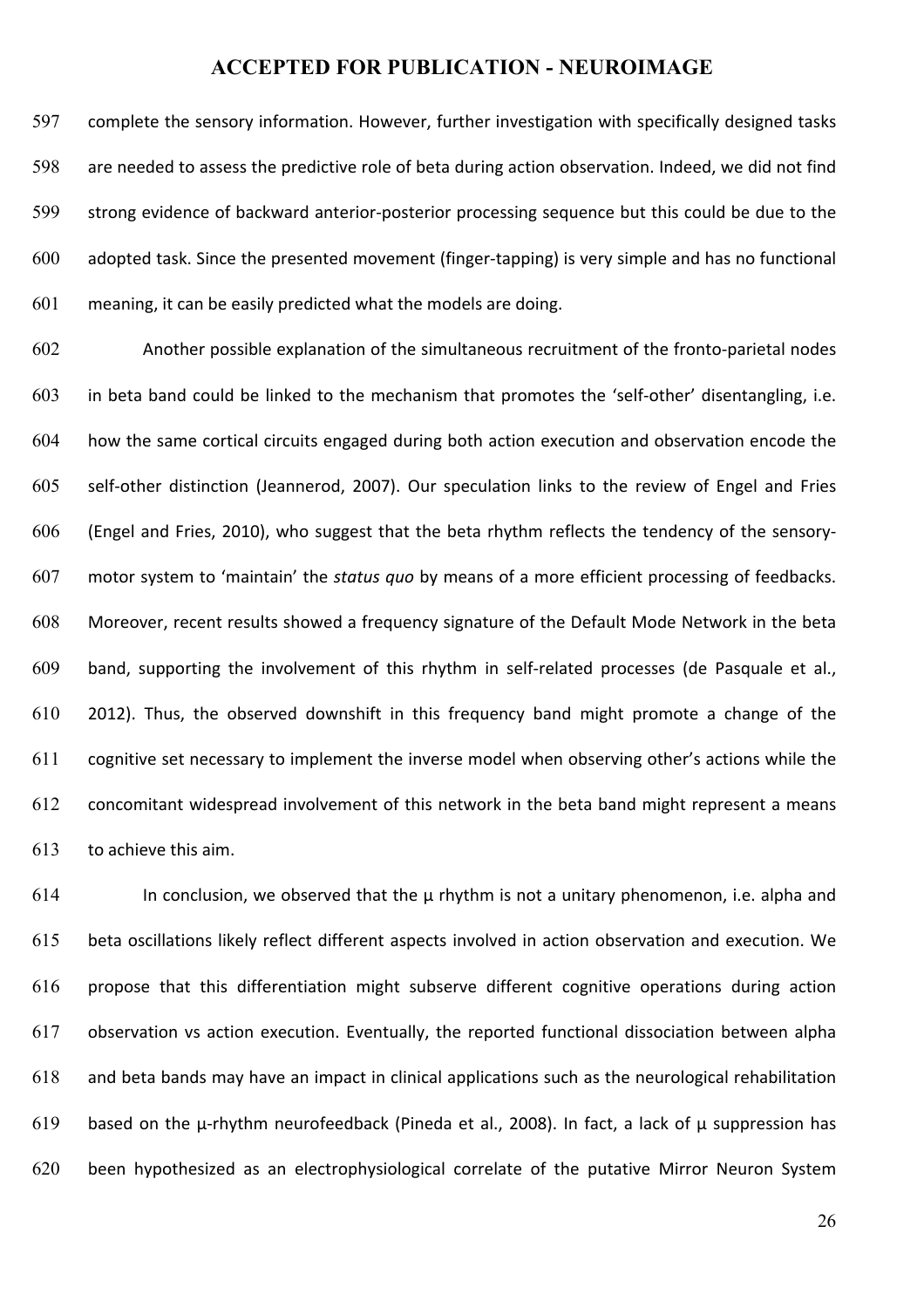621 (pMNS) dysfunction and it might contribute to poor imitation and social skills in children with

622 autism spectrum disorder (ASD) (Rizzolatti et al., 2009).

- 623
- 624 **FUNDING.** This work was supported by the PhD Program of the Italian Ministry of University and
- 625 Research and the Department of Neuroscience and Imaging, University of Chieti, Italy.
- 626 DM holds a Sir Henry Dale Fellowship iointly funded by the Wellcome Trust and the Royal Society
- 627 (grant number 101253/Z/13/Z).
- 628 **ACKNOWLEDGEMENTS.** We thank Salvatore Maria Aglioti for fruitful discussion during the
- 629 preparation of the manuscript; Giovanna Mollo for data collection; Antonello Baldassarre for his
- 630 support during this project. The authors declare no competing financial interest.
- 631

#### 632 **REFERENCES**

- 633 Avenanti, A., Annella, L., Candidi, M., Urgesi, C., Aglioti, S.M., 2012. Compensatory Plasticity in the Action Observation 634 Network: Virtual Lesions of STS Enhance Anticipatory Simulation of Seen Actions. Cereb Cortex. 635
- 636 Aziz-Zadeh, L., Koski, L., Zaidel, E., Mazziotta, J., Iacoboni, M., 2006. Lateralization of the human mirror neuron system. 637 J Neurosci 26, 2964-2970.
- 638<br>639 Aziz-Zadeh, L., Maeda, F., Zaidel, E., Mazziotta, J., Iacoboni, M., 2002. Lateralization in motor facilitation during action 640 observation: a TMS study. Exp Brain Res 144, 127-131.
- 641 Babiloni, C., Babiloni, F., Carducci, F., Cincotti, F., Cocozza, G., Del Percio, C., Moretti, D.V., Rossini, P.M., 2002. Human 643 cortical electroencephalography (EEG) rhythms during the observation of simple aimless movements: a high-644 resolution EEG study. Neuroimage 17, 559-572.
- 646 Babiloni, C., Carducci, F., Cincotti, F., Rossini, P.M., Neuper, C., Pfurtscheller, G., Babiloni, F., 1999. Human movement-647 related potentials vs desynchronization of EEG alpha rhythm: a high-resolution EEG study. Neuroimage 10, 658-665. 648 Baker, S.N., 2007. Oscillatory interactions between sensorimotor cortex and the periphery. Curr Opin Neurobiol 17,<br>649 649-655. 649 649-655.
- 651 Ball, T., Schreiber, A., Feige, B., Wagner, M., Lucking, C.H., Kristeva-Feige, R., 1999. The role of higher-order motor 652 areas in voluntary movement as revealed by high-resolution EEG and fMRI. Neuroimage 10, 682-694.
- 653<br>654 Barbati, G., Porcaro, C., Zappasodi, F., Rossini, P.M., Tecchio, F., 2004. Optimization of an independent component  $655$  analysis approach for artifact identification and removal in magnetoencephalographic signals. Clin Neurophysiol 115, 656 1220-1232
- 658 Betti, V., Della Penna, S., de Pasquale, F., Mantini, D., Marzetti, L., Romani, G.L., Corbetta, M., 2013. Natural scenes 659 viewing alters the dynamics of functional connectivity in the human brain. Neuron 79, 782-797 viewing alters the dynamics of functional connectivity in the human brain. Neuron 79, 782-797.
- 660

657 .

645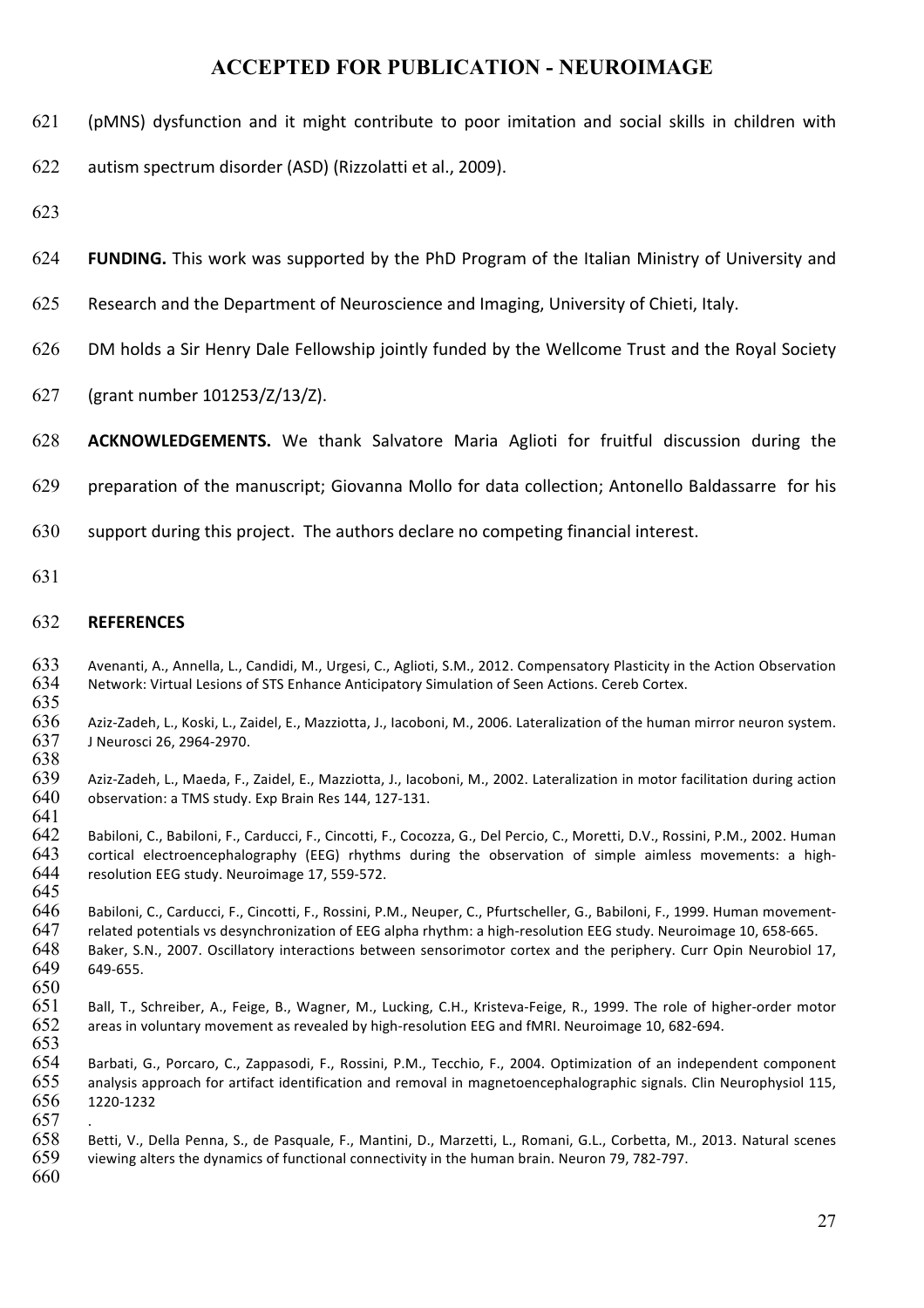- 661 Brookes, M.J., Stevenson, C.M., Barnes, G.R., Hillebrand, A., Simpson, M.I., Francis, S.T., Morris, P.G., 2007. 662 Beamformer reconstruction of correlated sources using a modified source model. Neuroimage 34, 1454-1465.
- 663 664 Buccino, G., Binkofski, F., Fink, G.R., Fadiga, L., Fogassi, L., Gallese, V., Seitz, R.J., Zilles, K., Rizzolatti, G., Freund, H.J., 665 2001. Action observation activates premotor and parietal areas in a somatotopic manner: an fMRI study. Eur J 666 Neurosci 13, 400-404.
- 668 Buccino, G., Vogt, S., Ritzl, A., Fink, G.R., Zilles, K., Freund, H.J., Rizzolatti, G., 2004. Neural circuits underlying imitation 669 learning of hand actions: an event-related fMRI study. Neuron 42, 323-334.
- 671 Buzsaki, G., 2006. Rhythms of the brain. Oxford University Press, New York.
- 672<br>673 Buzsaki, G., Draguhn, A., 2004. Neuronal oscillations in cortical networks. Science 304, 1926-1929.
- 675 Cabinio, M., Blasi, V., Borroni, P., Montagna, M., Iadanza, A., Falini, A., Cerri, G., 2010. The shape of motor resonance:  $676$  right- or left-handed? Neuroimage 51, 313-323.
- 678 Caetano, G., Jousmaki, V., Hari, R., 2007. Actor's and observer's primary motor cortices stabilize similarly after seen or 679 heard motor actions. Proc Natl Acad Sci U S A 104, 9058-9062. 680
- 681 Cochin, S., Barthelemy, C., Lejeune, B., Roux, S., Martineau, J., 1998. Perception of motion and qEEG activity in human 682 adults. Electroencephalogr Clin Neurophysiol 107, 287-295.
- 683 Cochin, S., Barthelemy, C., Roux, S., Martineau, J., 1999. Observation and execution of movement: similarities 685 demonstrated by quantified electroencephalography. Eur J Neurosci 11, 1839-1842.
- 686<br>687 Dale, A.M., Liu, A.K., Fischl, B.R., Buckner, R.L., Belliveau, J.W., Lewine, J.D., Halgren, E., 2000. Dynamic statistical 688 parametric mapping: combining fMRI and MEG for high-resolution imaging of cortical activity. Neuron 26, 55-67.
- 690 Darvas, F., Pantazis, D., Kucukaltun-Yildirim, E., Leahy, R.M., 2004. Mapping human brain function with MEG and EEG:<br>691 methods and validation. Neuroimage 23 Suppl 1, S289-299. methods and validation. Neuroimage 23 Suppl 1, S289-299.
- 692<br>693 693 de Lange, F.P., Jensen, O., Bauer, M., Toni, I., 2008. Interactions between posterior gamma and frontal alpha/beta<br>694 oscillations during imagined actions. Front Hum Neurosci 2, 7. oscillations during imagined actions. Front Hum Neurosci 2, 7.
- 696 de Pasquale, F., Della Penna, S., Snyder, A.Z., Lewis, C., Mantini, D., Marzetti, L., Belardinelli, P., Ciancetta, L., Pizzella, 697 V., Romani, G.L., Corbetta, M., 2010. Temporal dynamics of spontaneous MEG activity in brain networks. Proc Natl 698 Acad Sci U S A 107, 6040-6045.
- 700 de Pasquale, F., Della Penna, S., Snyder, A.Z., Marzetti, L., Pizzella, V., Romani, G.L., Corbetta, M., 2012. A cortical core<br>701 for dynamic integration of functional networks in the resting human brain. Neuron 74, 75 for dynamic integration of functional networks in the resting human brain. Neuron 74, 753-764. 702
- 703 Della Penna, S., et al., 2000. Biomagnetic systems for clinical use. Philos. Mag. B 80, 937-978.
- 704 Della Penna, S., Torquati, K., Pizzella, V., Babiloni, C., Franciotti, R., Rossini, P.M., Romani, G.L., 2004. Temporal 706 dynamics of alpha and beta rhythms in human SI and SII after galvanic median nerve stimulation. A MEG study. 707 Neuroimage 22, 1438-1446.
- 708 709 Desmedt, J.E., 1983. Size principle of motoneuron recruitment and the calibration of muscle force and speed in man.<br>710 Adv Neurol 39, 227-251. Adv Neurol 39, 227-251.
- 711 Dice, L.R., 1945. Measures of the amount of ecologic association between species. Ecology 26, 297-302.
- 714 Donner, T.H., Siegel, M., Fries, P., Engel, A.K., 2009. Buildup of choice-predictive activity in human motor cortex during<br>715 perceptual decision making. Curr Biol 19, 1581-1585. perceptual decision making. Curr Biol 19, 1581-1585.
- 717 Engel, A.K., Fries, P., 2010. Beta-band oscillations--signalling the status quo? Curr Opin Neurobiol 20, 156-165.
- 718

716

713

667

670

674

677

689

695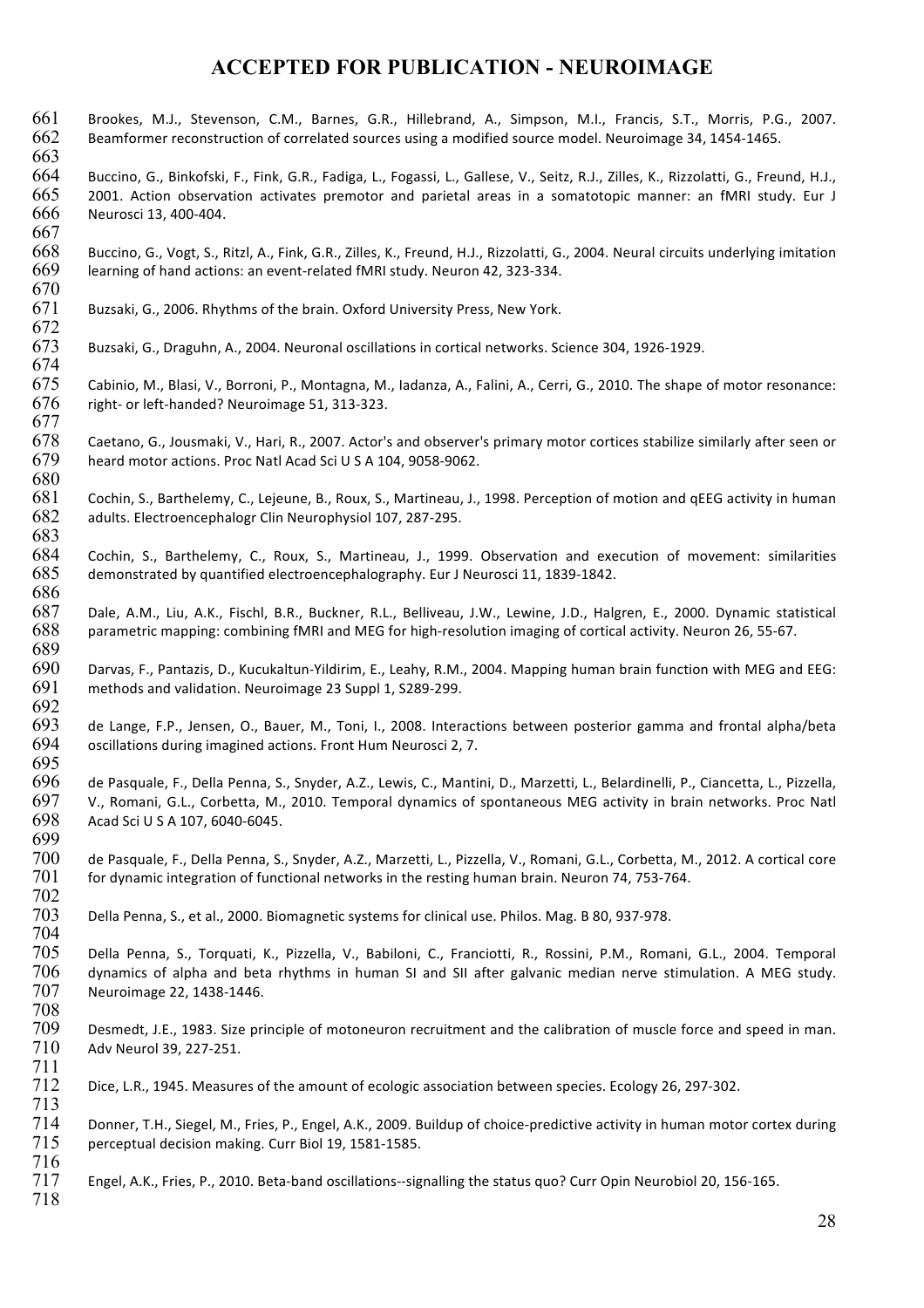719 Fuchs, M., Wagner, M., Kohler, T., Wischmann, H.A., 1999. Linear and nonlinear current density reconstructions. J Clin<br>720 Neurophysiol 16, 267-295. Neurophysiol 16, 267-295. 721 722 Gaetz, W., Cheyne, D., 2006. Localization of sensorimotor cortical rhythms induced by tactile stimulation using<br>723 spatially filtered MEG. Neuroimage 30, 899-908. spatially filtered MEG. Neuroimage 30, 899-908. 724  $725$  Gazzola, V., Keysers, C., 2009. The observation and execution of actions share motor and somatosensory voxels in all  $726$  tested subjects: single-subject analyses of unsmoothed fMRI data. Cereb Cortex 19, 1239-1255 tested subjects: single-subject analyses of unsmoothed fMRI data. Cereb Cortex 19, 1239-1255. 727 728 Genovese, C.R., Lazar, N.A., Nichols, T., 2002. Thresholding of statistical maps in functional neuroimaging using the 729 false discovery rate. Neuroimage 15, 870-878. 730 731 Gilbertson, T., Lalo, E., Doyle, L., Di Lazzaro, V., Cioni, B., Brown, P., 2005. Existing motor state is favored at the<br>732 expense of new movement during 13-35 Hz oscillatory synchrony in the human corticospinal syste 732 expense of new movement during 13-35 Hz oscillatory synchrony in the human corticospinal system. J Neurosci 25,<br>733 7771-7779. 733 7771-7779. 734<br>735 Grezes, J., Armony, J.L., Rowe, J., Passingham, R.E., 2003. Activations related to "mirror" and "canonical" neurones in  $736$  the human brain: an fMRI study. Neuroimage 18, 928-937. 737<br>738 738 Hamalainen, M.S., Ilmoniemi, R.J., 1994. Interpreting magnetic fields of the brain: minimum norm estimates. Med Biol<br>739 Eng Comput 32, 35-42. Eng Comput 32, 35-42. 740 741 Hari, R., 2006. Action-perception connection and the cortical mu rhythm. Prog Brain Res 159, 253-260. 742 Hari, R., Forss, N., Avikainen, S., Kirveskari, E., Salenius, S., Rizzolatti, G., 1998. Activation of human primary motor 744 cortex during action observation: a neuromagnetic study. Proc Natl Acad Sci U S A 95, 15061-15065. 745 Hari, R., Levanen, S., Raij, T., 2000. Timing of human cortical functions during cognition: role of MEG. Trends Cogn Sci  $747$  4, 455-462. 748 Hari, R., Salmelin, R., Makela, J.P., Salenius, S., Helle, M., 1997. Magnetoencephalographic cortical rhythms. Int J  $750$  Psychophysiol 26, 51-62. 751 752 Hauk, O., Wakeman, D.G., Henson, R., 2011. Comparison of noise-normalized minimum norm estimates for MEG<br>753 analysis using multiple resolution metrics. Neuroimage 54, 1966-1974. analysis using multiple resolution metrics. Neuroimage 54, 1966-1974. 754 755 Hummel, F., Andres, F., Altenmuller, E., Dichgans, J., Gerloff, C., 2002. Inhibitory control of acquired motor 756 programmes in the human brain. Brain 125, 404-420. programmes in the human brain. Brain 125, 404-420. 757 758 Hyvarinen, A., 1999. Fast and robust fixed-point algorithms for independent component analysis. IEEE Trans Neural<br>759 Netw 10, 626-634. Netw 10, 626-634. 760  $761$  Hyvarinen, A., Oja, E., 2000. Independent component analysis: algorithms and applications. Neural Netw 13, 411-430. 762 Iacoboni, M., 2005. Neural mechanisms of imitation. Curr Opin Neurobiol 15, 632-637. 763 764 Jeannerod, M., 2007. Being oneself. J Physiol Paris 101, 161-168. 765 Jenkinson, N., Brown, P., 2011. New insights into the relationship between dopamine, beta oscillations and motor 767 function. Trends Neurosci 34, 611-618. 768 769 Jensen, O., Gelfand, J., Kounios, J., Lisman, J.E., 2002. Oscillations in the alpha band (9-12 Hz) increase with memory<br>770 Ioad during retention in a short-term memory task. Cereb Cortex 12, 877-882. load during retention in a short-term memory task. Cereb Cortex 12, 877-882. 771 772 Kilner, J.M., Marchant, J.L., Frith, C.D., 2006. Modulation of the mirror system by social relevance. Soc Cogn Affect<br>773 Neurosci 1, 143-148. Neurosci 1, 143-148. 774  $775$  Kilner, J.M., Marchant, J.L., Frith, C.D., 2009. Relationship between activity in human primary motor cortex during  $776$  action observation and the mirror neuron system. PLoS One 4, e4925.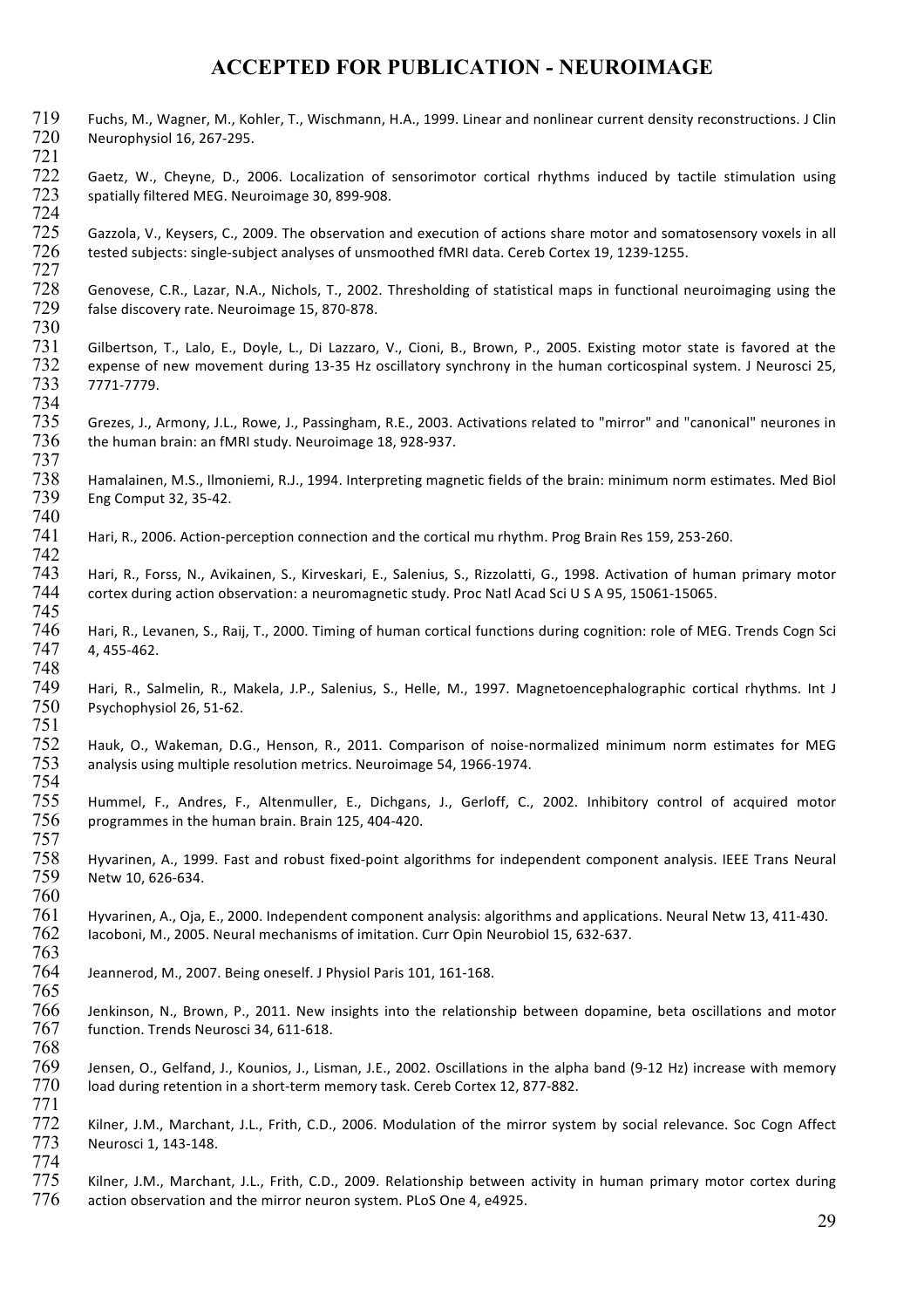- 777 Klimesch, W., Doppelmayr, M., Russegger, H., Pachinger, T., Schwaiger, J., 1998. Induced alpha band power changes in 779 the human EEG and attention. Neurosci Lett 244, 73-76.
- 780 Koelewijn, T., van Schie, H.T., Bekkering, H., Oostenveld, R., Jensen, O., 2008. Motor-cortical beta oscillations are 782 modulated by correctness of observed action. Neuroimage 40, 767-775.
- 783 Liepert, J., Dettmers, C., Terborg, C., Weiller, C., 2001. Inhibition of ipsilateral motor cortex during phasic generation of 785 low force. Clin Neurophysiol 112, 114-121.
- 787 Mantini, D., Della Penna, S., Marzetti, L., de Pasquale, F., Pizzella, V., Corbetta, M., Romani, G.L., 2011. A signal-788 processing pipeline for magnetoencephalography resting-state networks. Brain Connect 1, 49-59.
- 789 790 Marshall, P.J., Bouquet, C.A., Shipley, T.F., Young, T., 2009. Effects of brief imitative experience on EEG<br>791 desynchronization during action observation. Neuropsychologia 47, 2100-2106. desynchronization during action observation. Neuropsychologia 47, 2100-2106.
- 792<br>793 Marzetti, L., Della Penna, S., Snyder, A.Z., Pizzella, V., Nolte, G., de Pasquale, F., Romani, G.L., Corbetta, M., 2013. 794 Frequency specific interactions of MEG resting state activity within and across brain networks as revealed by the  $795$  multivariate interaction measure. Neuroimage 79, 172-183. multivariate interaction measure. Neuroimage 79, 172-183.
- 796<br>797 Matelli, M., Camarda, R., Glickstein, M., Rizzolatti, G., 1986. Afferent and efferent projections of the inferior area 6 in 798 the macaque monkey. J Comp Neurol 251, 281-298.
- 799 800 Mazaheri, A., Jensen, O., 2008. Asymmetric amplitude modulations of brain oscillations generate slow evoked<br>801 responses. J Neurosci 28, 7781-7787. responses. J Neurosci 28, 7781-7787.
- 802<br>803 803 Meyniel, F., Pessiglione, M., 2014. Better get back to work: a role for motor beta desynchronization in incentive<br>804 motivation. J Neurosci 34, 1-9. motivation. J Neurosci 34, 1-9.
- 806 Miall, R.C., 2003. Connecting mirror neurons and forward models. Neuroreport 14, 2135-2137.
- 808 Muthukumaraswamy, S.D., Johnson, B.W., 2004. Primary motor cortex activation during action observation revealed 809 by wavelet analysis of the EEG. Clin Neurophysiol 115, 1760-1766. by wavelet analysis of the EEG. Clin Neurophysiol 115, 1760-1766. 810
- 811 Muthukumaraswamy, S.D., Johnson, B.W., McNair, N.A., 2004. Mu rhythm modulation during observation of an 812 object-directed grasp. Brain Res Cogn Brain Res 19, 195-201.
- $813$ <br> $814$ Muthukumaraswamy, S.D., Singh, K.D., 2008. Modulation of the human mirror neuron system during cognitive 815 activity. Psychophysiology 45, 896-905.
- 816<br>817 817 Neuper, C., Pfurtscheller, G., 2001. Event-related dynamics of cortical rhythms: frequency-specific features and functional correlates. Int J Psychophysiol 43, 41-58. functional correlates. Int J Psychophysiol 43, 41-58. 819
- 820 Nikulin, V.V., Linkenkaer-Hansen, K., Nolte, G., Lemm, S., Muller, K.R., Ilmoniemi, R.J., Curio, G., 2007. A novel<br>821 mechanism for evoked responses in the human brain. Eur J Neurosci 25, 3146-3154. mechanism for evoked responses in the human brain. Eur J Neurosci 25, 3146-3154.
- 823 Nishitani, N., Hari, R., 2000. Temporal dynamics of cortical representation for action. Proc Natl Acad Sci U S A 97, 913-824 918. 825
- 826 Oldfield, R.C., 1971. The assessment and analysis of handedness: the Edinburgh inventory. Neuropsychologia 9, 97-827 113. 828
- 829 Orgs, G., Dombrowski, J.H., Heil, M., Jansen-Osmann, P., 2008. Expertise in dance modulates alpha/beta event-related 830 desynchronization during action observation. Eur J Neurosci 27, 3380-3384.
- 832 Palva, J.M., Palva, S., Kaila, K., 2005. Phase synchrony among neuronal oscillations in the human cortex. J Neurosci 25, 833 3962-3972.
- 834

831

822

786

805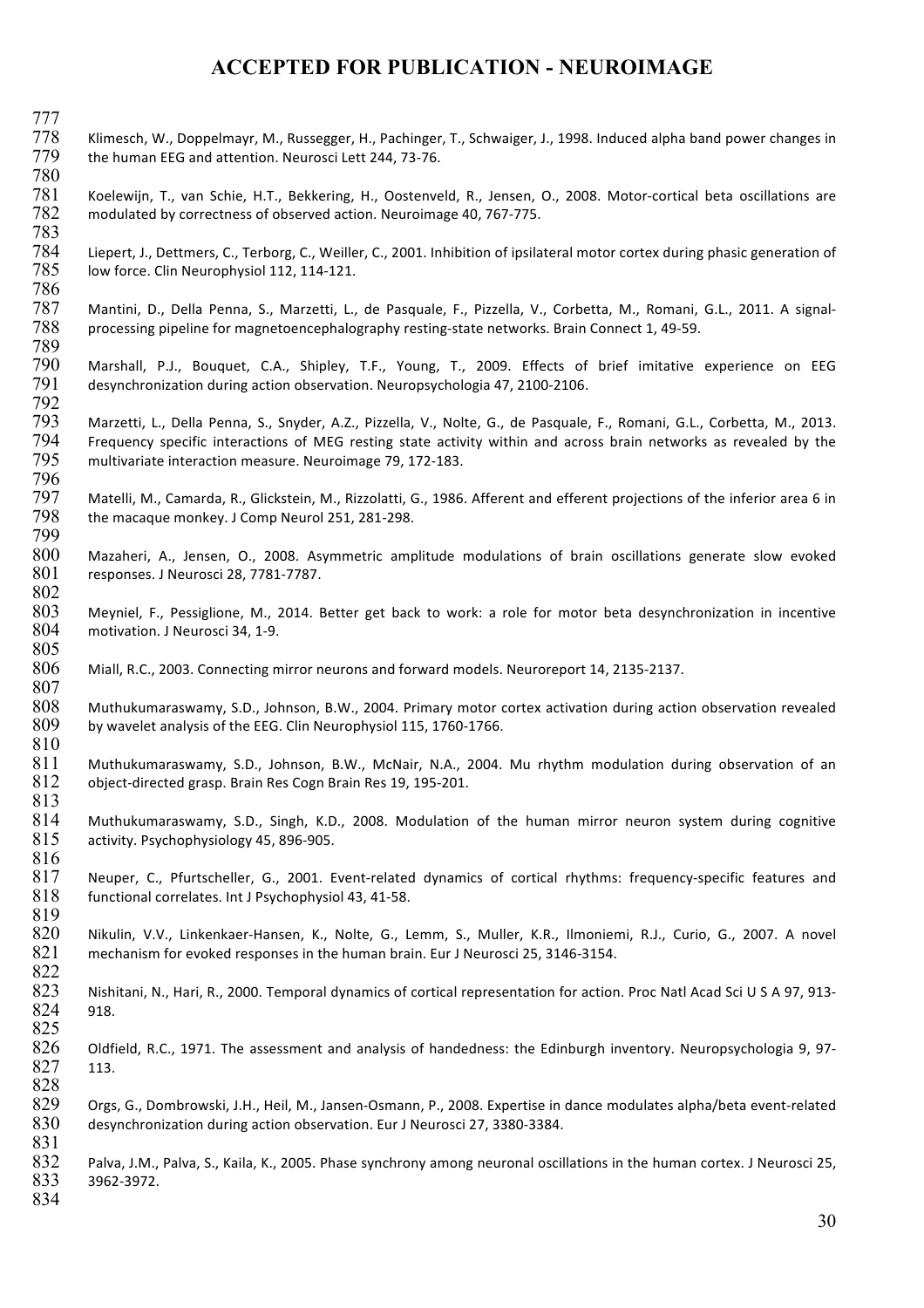835 Palva, S., Palva, J.M., 2007. New vistas for alpha-frequency band oscillations. Trends Neurosci 30, 150-158. 836 837 Pascual-Marqui, R.D., 2002. Standardized low-resolution brain electromagnetic tomography (sLORETA): technical 838 details. Methods Find Exp Clin Pharmacol 24 Suppl D, 5-12. 839 840 Pfurtscheller, G., 1989. Functional topography during sensorimotor activation studied with event-related 841 desynchronization mapping. J Clin Neurophysiol 6, 75-84. 842 843 Pfurtscheller, G., 2003. Induced oscillations in the alpha band: functional meaning. Epilepsia 44 Suppl 12, 2-8. 844 845 Pfurtscheller, G., Lopes da Silva, F.H., 1999. Event-related EEG/MEG synchronization and desynchronization: basic 846 principles. Clin Neurophysiol 110, 1842-1857. 847<br>848 Pfurtscheller, G., Stancak, A., Jr., Neuper, C., 1996. Event-related synchronization (ERS) in the alpha band--an 849 electrophysiological correlate of cortical idling: a review. Int J Psychophysiol 24, 39-46. 850<br>851 Pineda, J.A., 2005. The functional significance of mu rhythms: translating "seeing" and "hearing" into "doing". Brain 852 Res Brain Res Rev 50, 57-68. 853<br>854 854 Pineda, J.A., Allison, B.Z., Vankov, A., 2000. The effects of self-movement, observation, and imagination on mu<br>855 rhythms and readiness potentials (RP's): toward a brain-computer interface (BCI). IEEE Trans Rehabil E rhythms and readiness potentials (RP's): toward a brain-computer interface (BCI). IEEE Trans Rehabil Eng 8, 219-222. 856 857 Pineda, J.A., Brang, D., Hecht, E., Edwards, L., Carey, S., Bacon, M., Futagaki, C., Suk, D., Tom, J., Birnbaum, C., Rork, A.,<br>858 2008. Positive behavioral and electrophysiological changes following neurofeedback trai 858 2008. Positive behavioral and electrophysiological changes following neurofeedback training in children with autism.<br>859 Research in Autism Spectrum Disorders 2, 557-581. Research in Autism Spectrum Disorders 2, 557-581. 860<br>861 Press, C., Cook, J., Blakemore, S.J., Kilner, J., 2011. Dynamic modulation of human motor activity when observing 862 actions. J Neurosci 31, 2792-2800. 863 864 Rizzolatti, G., Craighero, L., 2004. The mirror-neuron system. Annu Rev Neurosci 27, 169-192. 865 866 Rizzolatti, G., Fabbri-Destro, M., Cattaneo, L., 2009. Mirror neurons and their clinical relevance. Nat Clin Pract Neurol 867 5, 24-34. 868 869 Rizzolatti, G., Sinigaglia, C., 2010. The functional role of the parieto-frontal mirror circuit: interpretations and 870 misinterpretations. Nat Rev Neurosci 11, 264-274. 871 Salmelin, R., Forss, N., Knuutila, J., Hari, R., 1995. Bilateral activation of the human somatomotor cortex by distal hand 873 movements. Electroencephalogr Clin Neurophysiol 95, 444-452. 874 875 Sanes, J.N., Donoghue, J.P., 1993. Oscillations in local field potentials of the primate motor cortex during voluntary<br>876 movement. Proc Natl Acad Sci U S A 90, 4470-4474. movement. Proc Natl Acad Sci U S A 90, 4470-4474. 877 878 Schippers, M.B., Keysers, C., 2010. Mapping the flow of information within the putative mirror neuron system during  $879$  gesture observation. Neuroimage 57, 37-44. gesture observation. Neuroimage 57, 37-44. 880 881 Schutz-Bosbach, S., Prinz, W., 2007. Prospective coding in event representation. Cogn Process 8, 93-102. 882 883 Sekihara, K., Sahani, M., Nagarajan, S.S., 2005. Localization bias and spatial resolution of adaptive and non-adaptive 884 spatial filters for MEG source reconstruction. Neuroimage 25, 1056-1067. 885 886 Shibasaki, H., Hallett, M., 2006. What is the Bereitschaftspotential? Clin Neurophysiol 117, 2341-2356. 887 888 Stancak, A., Jr., Pfurtscheller, G., 1995. Desynchronization and recovery of beta rhythms during brisk and slow self-889 paced finger movements in man. Neurosci Lett 196, 21-24. 890 891 Stancak, A., Jr., Pfurtscheller, G., 1996. Mu-rhythm changes in brisk and slow self-paced finger movements. 892 Neuroreport 7, 1161-1164.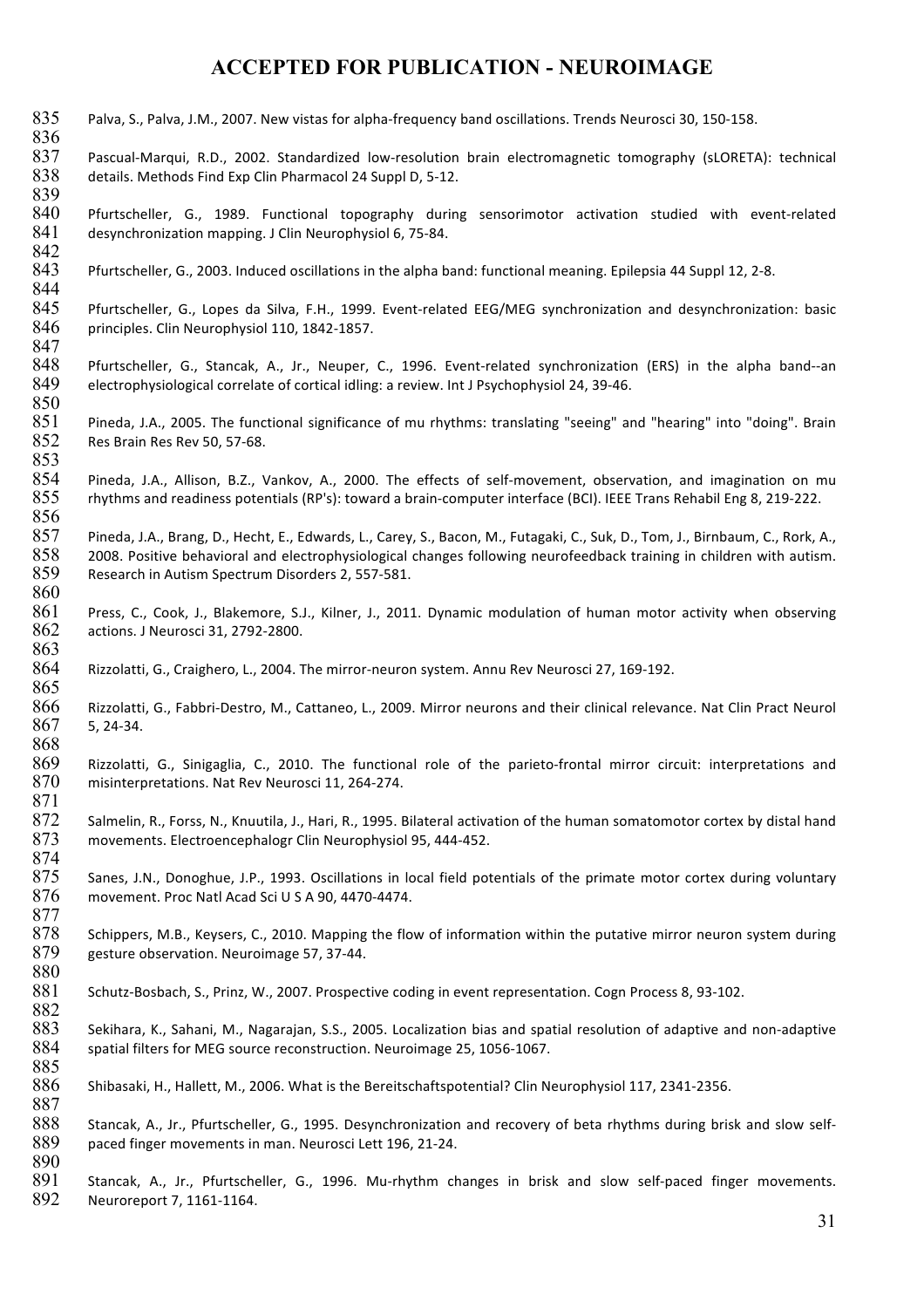893<br>894 Steriade, M., 2001. Impact of network activities on neuronal properties in corticothalamic systems. J Neurophysiol 86, 895 1-39.

896<br>897 Streltsova, A., Berchio, C., Gallese, V., Umilta, M.A., 2010. Time course and specificity of sensory-motor alpha 898 modulation during the observation of hand motor acts and gestures: a high density EEG study. Exp Brain Res 205, 363-899 373. 900

901 Tsai, A.C., Liou, M., Jung, T.P., Onton, J.A., Cheng, P.E., Huang, C.C., Duann, J.R., Makeig, S., 2006. Mapping single-trial<br>902 EEG records on the cortical surface through a spatiotemporal modality. Neuroimage 32, 195 EEG records on the cortical surface through a spatiotemporal modality. Neuroimage 32, 195-207. 903

904 Urgesi, C., Maieron, M., Avenanti, A., Tidoni, E., Fabbro, F., Aglioti, S.M., 2010. Simulating the future of actions in the 905 human corticospinal system. Cereb Cortex 20, 2511-2521. human corticospinal system. Cereb Cortex 20, 2511-2521.

906<br>907 907 Wagner, M., Fuchs, M., Kastner, J., 2004. Evaluation of sLORETA in the presence of noise and multiple sources. Brain 908 Topogr 16. 277-280. Topogr 16, 277-280. 909

910 Wang, J.Z., Williamson, S.J., Kaufman, L., 1992. Magnetic source images determined by a lead-field analysis: the 911 unique minimum-norm least-squares estimation. IEEE Trans Biomed Eng 39, 665-675.

912<br>913 Wilson, M., Knoblich, G., 2005. The case for motor involvement in perceiving conspecifics. Psychol Bull 131, 460-473.

915 Wipf, D.P., Owen, J.P., Attias, H.T., Sekihara, K., Nagarajan, S.S., 2010. Robust Bayesian estimation of the location,<br>916 orientation. and time course of multiple correlated neural sources using MEG. Neuroimage 49. 64 orientation, and time course of multiple correlated neural sources using MEG. Neuroimage 49, 641-655.

917<br>918 918 Wolpert, D.M., Ghahramani, Z., 2000. Computational principles of movement neuroscience. Nat Neurosci 3 Suppl,<br>919 1212-1217. 919 1212-1217.

920

914

921 Zhang, J., Raij, T., Hamalainen, M., Yao, D., 2013. MEG source localization using invariance of noise space. PLoS One 8, 922 e58408.

923

#### 924 **TABLES**

#### Table 1.

Latencies of ERD troughs relative to M1 latencies.

|              |                     | <b>EXE</b>                           |                     |                                      | <b>OBS</b>          |                                      |                     |                                      |
|--------------|---------------------|--------------------------------------|---------------------|--------------------------------------|---------------------|--------------------------------------|---------------------|--------------------------------------|
|              | <b>ALPHA</b>        |                                      | <b>BETA</b>         |                                      | <b>ALPHA</b>        |                                      | <b>BETA</b>         |                                      |
| <b>Nodes</b> | Relative<br>latency | p<br>(test with<br>respect to<br>M1) | Relative<br>latency | p<br>(test with<br>respect to<br>M1) | Relative<br>latency | p<br>(test with<br>respect to<br>M1) | Relative<br>latency | p<br>(test with<br>respect to<br>M1) |
| <b>SPL</b>   | 58.33               | 0.05                                 | 58.33               | 0.09                                 | $-62.5$             | 0.04                                 | $-160.42$           | $5*10^{-4}$                          |
| <b>IPS</b>   | 158.33              | $4*10^{-5}$                          | 185.42              | $10^{-4}$                            | $-66.67$            | 0.03                                 | $-152.08$           | 0.001                                |
| <b>MFG</b>   | 258.33              | $10^{-4}$                            | 241.62              | $5*10^{-4}$                          | $-12.5$             | 0.4                                  | $-110.42$           | 0.02                                 |
| <b>PrC</b>   | 183.33              | 0.001                                | 158.33              | 0.001                                | 20.83               | 0.3                                  | $-104.17$           | 0.01                                 |
| <b>IFG</b>   | $-33.33$            | 0.1                                  | $-112.5$            | 0.002                                | $-37.5$             | 0.1                                  | $-97.92$            | 0.002                                |
| <b>dPM</b>   | 45.83               | 0.03                                 | $-104.17$           | 0.01                                 | $-20.83$            | 0.2                                  | $-93.75$            | 0.01                                 |
| AG           | 208.33              | $9*10^{-4}$                          | 125                 | $5*10^{-4}$                          | $-154.17$           | $8*10^{-5}$                          | $-85.42$            | 0.02                                 |
| <b>IPL</b>   | 133.33              | $2*10^{-4}$                          | 137.5               | $3*10^{-4}$                          | $-16.67$            | 0.2                                  | $-77.08$            | 0.03                                 |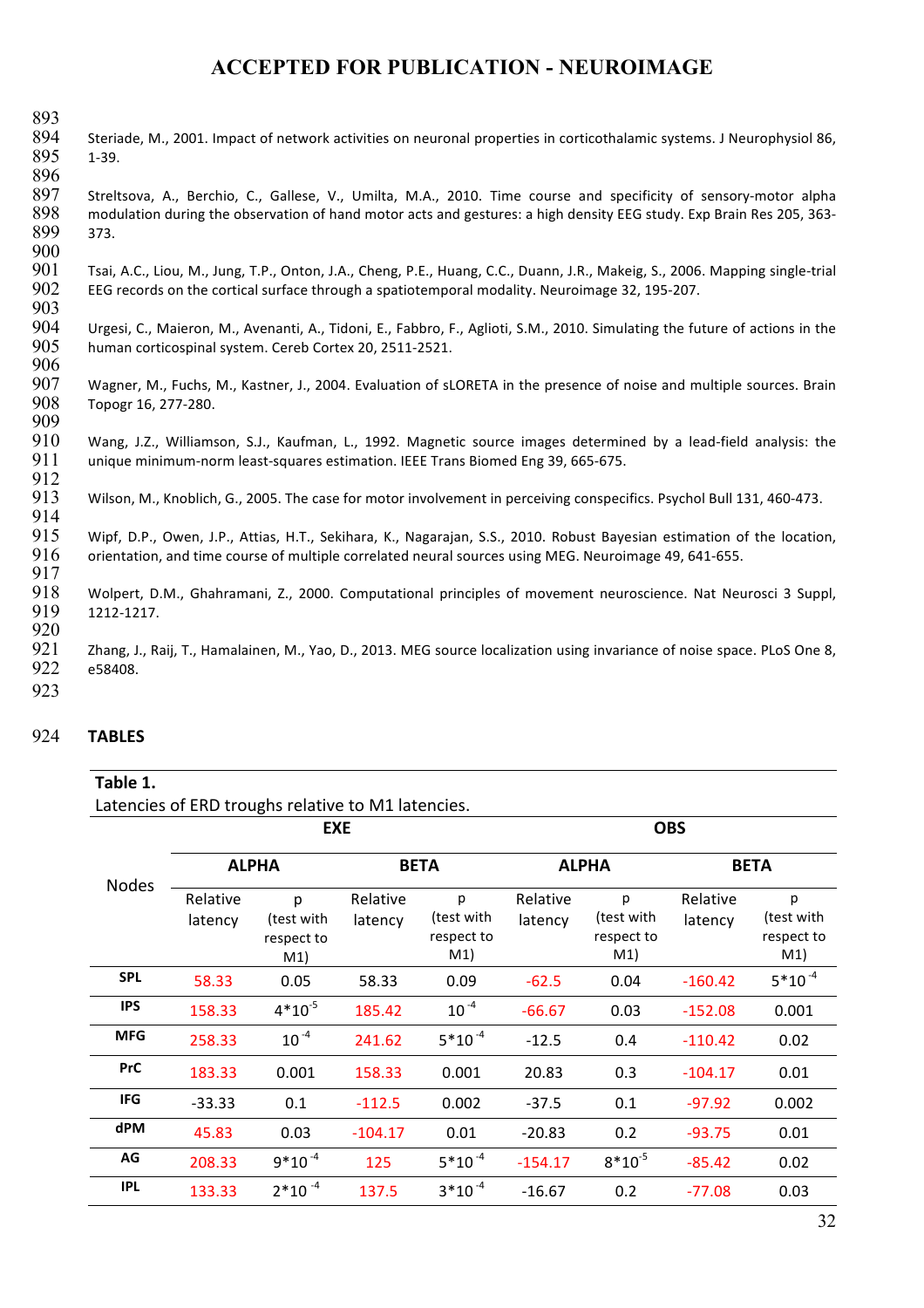| S <sub>1</sub>                                                                                    | 41.67                                                                                                  | 0.07 | 20.83     | 0.3   | 12.5 | 0.2 | $-37.5$  | 0.07 |
|---------------------------------------------------------------------------------------------------|--------------------------------------------------------------------------------------------------------|------|-----------|-------|------|-----|----------|------|
| vPM                                                                                               | $-12.5$                                                                                                | 0.3  | $-129.17$ | 0.001 | 12.5 | 0.3 | $-31.25$ | 0.2  |
|                                                                                                   | Note: For each condition (OBS and EXE) and frequency (alpha and beta) we report the latency (ms)       |      |           |       |      |     |          |      |
|                                                                                                   | of each node related to M1 assumed as reference. Statistical significance (p<0.05) was estimated       |      |           |       |      |     |          |      |
|                                                                                                   | through the distribution of individual latencies. Significantly different latencies are marked in red. |      |           |       |      |     |          |      |
|                                                                                                   | We assumed p=0.07 to represent a tendency to significance.                                             |      |           |       |      |     |          |      |
|                                                                                                   |                                                                                                        |      |           |       |      |     |          |      |
| <b>FIGURE CAPTIONS</b>                                                                            |                                                                                                        |      |           |       |      |     |          |      |
|                                                                                                   | FIG.1 Main experimental timeline.                                                                      |      |           |       |      |     |          |      |
|                                                                                                   | In a block design, the participants were shown a red cross on a black screen for 5 seconds (Rest       |      |           |       |      |     |          |      |
|                                                                                                   | block), after which subjects were asked to observe a video showing a right-handed finger tapping       |      |           |       |      |     |          |      |
|                                                                                                   | movement that lasted 5 s (OBS block). At the end of the video, a rest block was presented. When        |      |           |       |      |     |          |      |
| the red cross turned into green the subjects had to perform the same movement observed in the     |                                                                                                        |      |           |       |      |     |          |      |
| video with their right hand for 5 s (EXE block).                                                  |                                                                                                        |      |           |       |      |     |          |      |
|                                                                                                   |                                                                                                        |      |           |       |      |     |          |      |
| FIG. 2 ERD maps.                                                                                  |                                                                                                        |      |           |       |      |     |          |      |
|                                                                                                   | A) Group level ERD maps (voxelwise percentage power variations with respect to a baseline              |      |           |       |      |     |          |      |
| period, averaged over a time window after the stimulus onset) computed in the alpha (top) and     |                                                                                                        |      |           |       |      |     |          |      |
| beta (bottom) band for the observation (OBS) condition. The represented quantity is t-score. Only |                                                                                                        |      |           |       |      |     |          |      |
| statistically significant values are shown (p<.001, FDR corrected). Recruitment of left fronto-   |                                                                                                        |      |           |       |      |     |          |      |
| parietal areas and bilateral occipital areas occurs in both bands.                                |                                                                                                        |      |           |       |      |     |          |      |

946 B) Group level ERD maps for the execution (EXE) condition. The same quantities as in A) are 947 represented. Recruitment of controlateral fronto-parietal areas and ipsilateral sensory-motor 948 areas occurs in both bands.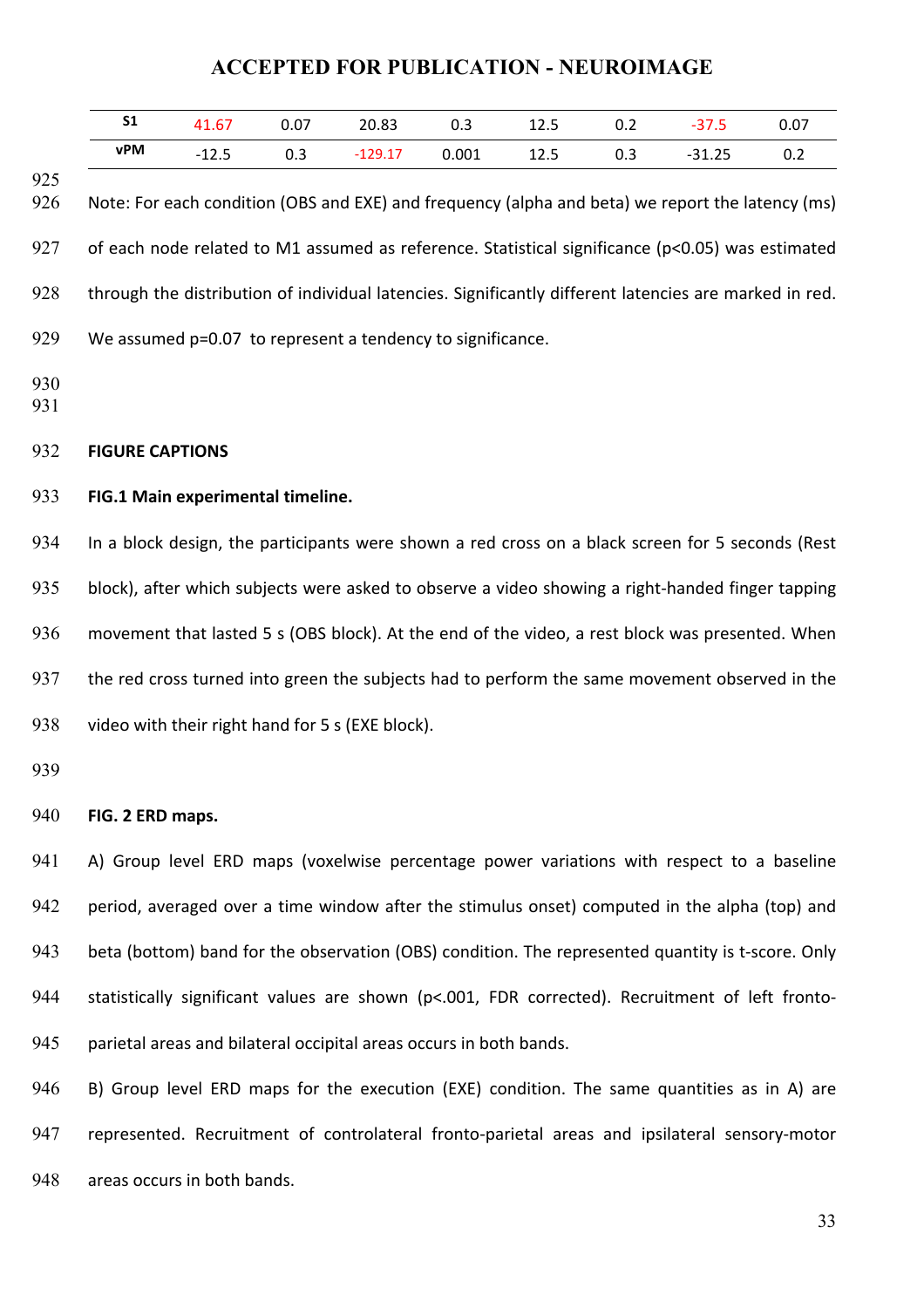949 C) ERD maps averaged across the OBS and EXE conditions for the alpha (top) and beta (bottom) 950 bands computed on voxels statistically significant in both conditions (p<.001, FDR corrected, logic 951 AND operation). No significant voxels in both conditions are obtained in the right hemisphere and 952 occipital regions. Labels of nodes corresponding to local ERD troughs are superimposed to the 953 AND-ERD map (white; the complete list can be found in Tab. S1 "Insert Supplementary Table S1 954 here"). The AND-ERD maps suggest the involvement of a broad action observation network (AON). 955 Specifically, vPM, IFG, IPL, dPM, M1, MFG, AG, S1, PrC, SPL, IPS are presumably recruited in both 956 conditions.

957

#### 958 **FIG.3 AND-ERD maps of the control experiment.**

959 ERD maps averaged across the EXE and OBS conditions for the alpha (top panel) and beta (bottom 960 panel) bands computed on those voxels exceeding the statistical threshold (p<.05, FDR corrected) 961 in both conditions (logic AND operation) (7 subjects). The represented quantity is t-score. For the 962 left hemisphere the Dice similarity coefficient between the maps of FIG.2C and FIG.3 is 60% in 963 alpha and 73% for beta band.

964

#### 965 **FIG.4** Spectral dynamics of alpha and beta rhythms during action observation and execution.

966 A) Percentage ERD time/frequency plots for the EXE (left) and OBS (right) conditions computed in 967 the left M1 for a representative subject. In this figure the individual alpha and beta bands are 968 respectively marked in gray and red on the frequency axis. The most reactive frequencies 969 (corresponding to the largest ERD trough after the stimulus onset) are marked by arrows. The 970 spectral content visibly differs between the two frequency bands: a clear slow-down of rhythmical 971 activity is evident in the beta band between OBS and EXE (red arrows). Conversely, a tiny effect  $972$  (gray arrows) is observed in the alpha band in this subject.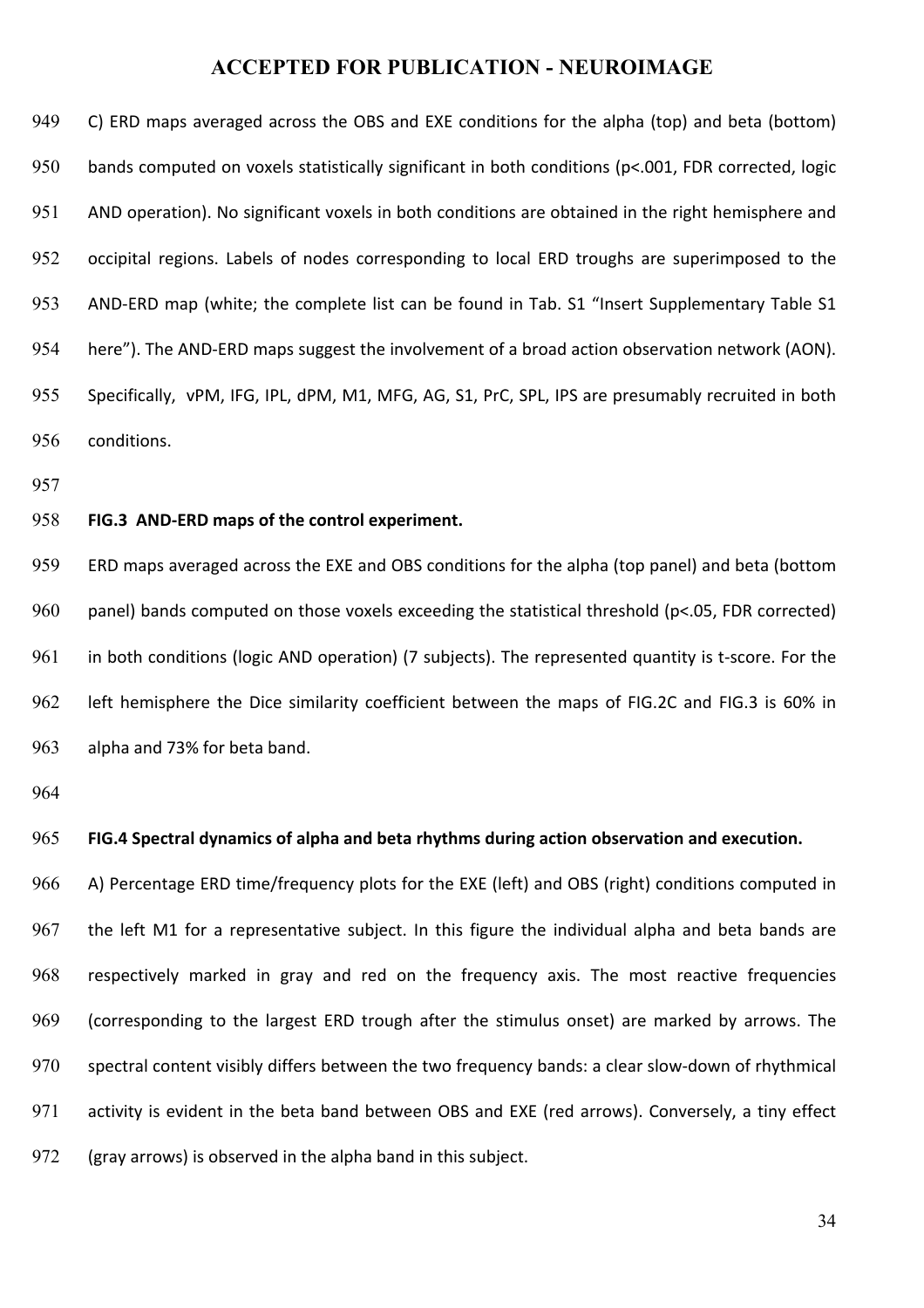973 B) Reactive frequencies for the common areas involved during EXE (solid line) and OBS (dashed 974 line) in the alpha (left) and beta (right) bands. Error bars indicate standard error. A dissociation of 975 rhythmical involvement occurs between the two conditions. Specifically, while in alpha EXE and 976 OBS elicit a similar rhythmical response, in the OBS condition a slow-down is observed in the beta 977 band (main effect Condition in a two-way ANOVA,  $F(10,110)=13.4$ ,  $p<.004$ ) with respect to EXE. 978 Specifically, Duncan post-hoc analysis reveals a significant Node x Condition interaction in the 979 alpha (F(10,110)=1.97,  $p<0.043$ ) and beta (F(10,110)=1.9,  $p<0.05$ ) bands. Significant nodes are 980 marked by asterisks (\* p<.05, \*\* p<.001).

981

#### 982 **FIG.5 ERD temporal dynamics during action execution and observation.**

983 A) The sequence of occurrence revealed by ERD peak latencies in alpha for the nodes responding 984 to both EXE and OBS. Each node, superimposed on the flattened cortex, is colour-coded according 985 to its latency (see colorbar) that is computed with respect to M1 assumed as reference (M1 986 latency=0). Nodes are reported in ascending order (left to right) based on their latency. Contours 987 group nodes whose latencies are not significantly different (Duncan post-hoc one-way ANOVA 988 with Node as factor main effect  $F(9)=11.6$ ,  $p<10^{-7}$ ). Four different groups were identified, showing 989 an anterior-posterior sequence of occurrence. The average latency of the last occurring group is 990 reported.

991 B) The same quantities as in A) are shown in the beta band (Duncan post-hoc one-way ANOVA 992 with Node as factor main effect  $F(9)=15$ ,  $p<10^{-7}$ ). The sequence of occurrence is similar to the 993 alpha band.

994 C) The latency of each node, is plotted in the alpha (solid line) and beta (dashed line) bands. Error 995 bars indicate standard errors. For both frequency bands a fronto-parietal involvement occurs 996 during execution.